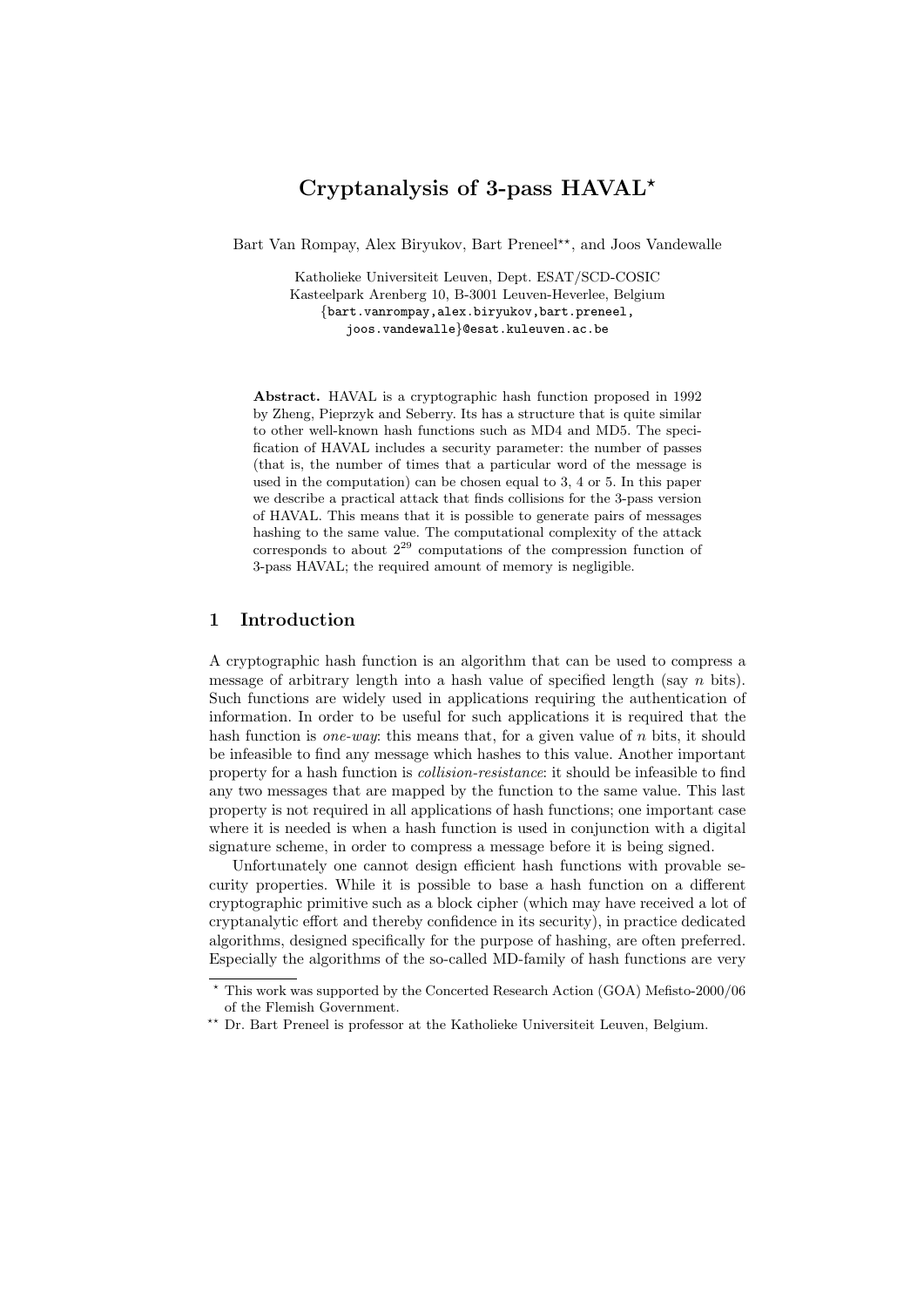popular, because of their efficiency in software implementations and because of the experience gained by cryptanalysis of some members of this family.

The first algorithms of the MD-family were MD4 [10] and MD5 [11], proposed by Rivest in 1990 and 1991 respectively. These functions generate a hash value of 128 bits. The HAVAL [12] algorithm was proposed by Zheng, Pieprzyk and Seberry in 1992. In contrast to MD4 and MD5, HAVAL allows the computation of hashes of variable length, more specifically 128, 160, 192, 224 or 256 bits. This should result in higher security levels as the complexity of a collision-finding attack is conjectured to be of the order of  $2^{n/2}$  operations where n is the number of bits in the hash value (this corresponds to the complexity of a generic birthday attack). The specification of HAVAL allows for a trade-off between efficiency and security margin by means of a parameter, the *number of passes*, which can be chosen equal to 3, 4 or 5. Amongst the other hash functions which belong to the MD-family are RIPEMD-160 [5] and SHA-1 [8], both of which have an output length of 160 bits. In order to generate longer hash values one can also use the recently proposed hash functions SHA-256, SHA-384 and SHA-512 [8] (with output length of 256, 384 or 512 bits respectively).

In 1996 Dobbertin [3] showed that the MD4 hash function is not collisionresistant: there is a practical attack that finds pairs of messages hashing to the same value. Later he applied similar techniques to find collisions for MD5 [4], but this attack does not work for the correct initial value defined for the algorithm (or for any other pre-specified initial value). In the case of HAVAL, only reduced versions of the algorithm have been analysed so far: it has been shown that collisions can be found when the number of passes is reduced to two [7, 9, 6]. In this paper we show a cryptanalysis of HAVAL in the case where the number of passes is equal to 3 (that is the minimum allowed by the algorithm specification). Our analysis leads to a practical attack that finds collisions for 3 pass HAVAL, using the correct initial value as specified for the algorithm, with a time complexity that corresponds to about  $2^{29}$  computations of the compression function (this attack works for all possible output lengths of the algorithm). The remainder of the paper is organised as follows: in Section 2 we give a general outline of the attack procedure. The details of the attack are then explained in Sections 3 and 4. In Section 5 we provide a concrete example of a collision generated with our attack and we conclude in Section 6.

## 2 Outline of the attack

The hash function HAVAL is defined as a simple iteration of a compression function and can be described as follows:

$$
\mathcal{H}_0 = \mathcal{IV} \ \ , \ \ \mathcal{H}_j = \text{compress}(\mathcal{H}_{j-1},\mathcal{M}_j) \ \ (1 \leq j \leq t) \ \ , \ \ \text{hash}(\mathcal{M}) = \mathcal{H}_t \ \ .
$$

Here M denotes the message which is divided into t blocks  $\mathcal{M}_j$  of 1024 bits each.  $IV$  is an initial value of 256 bits, and  $\mathcal{H}_i$  represent chaining variables with a length of 256 bits. Each application of the compression function transforms the chaining variable into a new value under control of the current message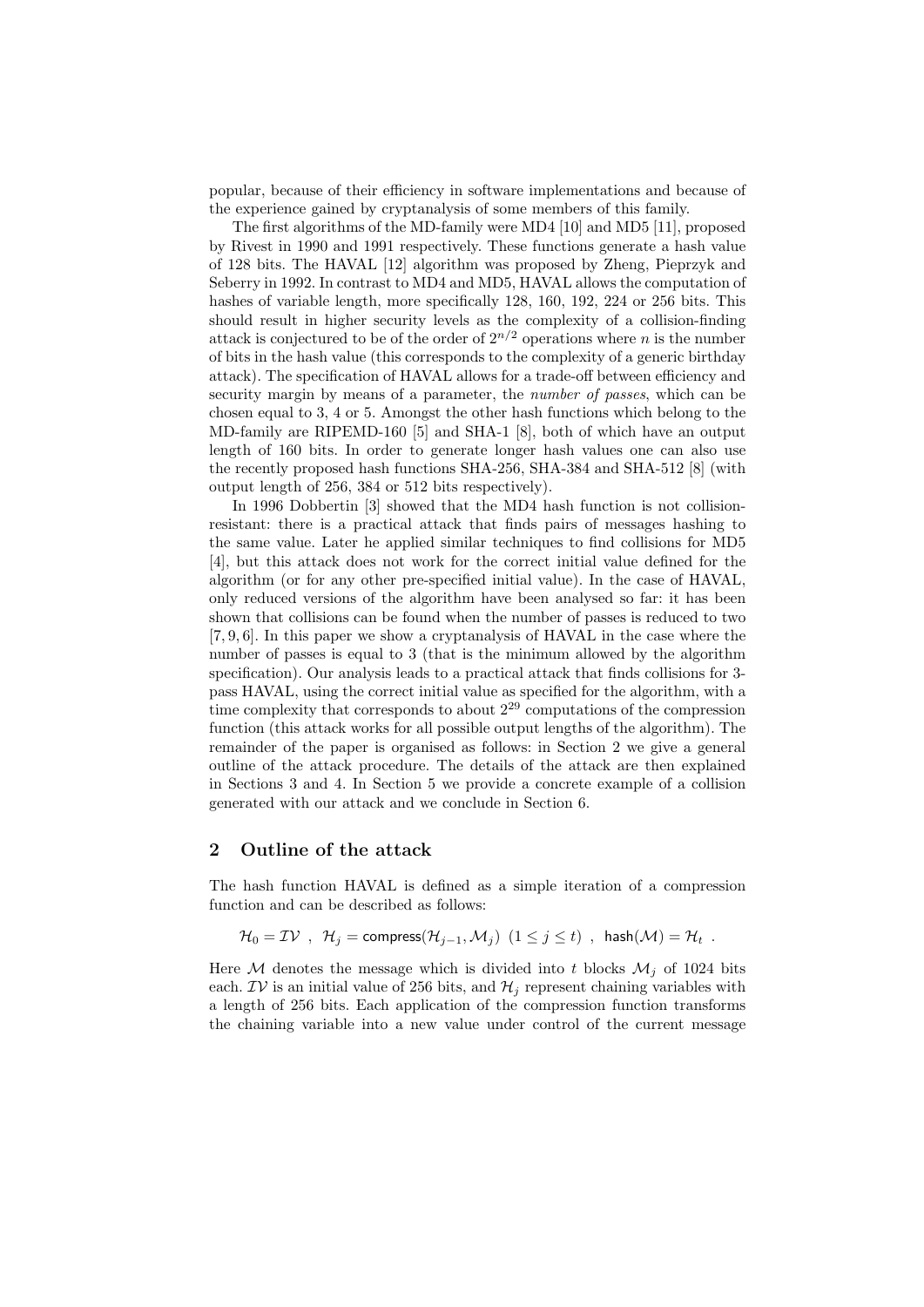block  $\mathcal{M}_i$ , and the final value for this chaining variable serves as 256-bit hash value of the message  $M$ . This construction implies that the problem of finding a collision for HAVAL can be reduced to the problem of finding a collision for its compression function. Note that an optional output transformation is defined for the computation of shorter hash values but this has no impact on our attack: we obtain a collision before the output transformation, therefore the attack works regardless of the length of the hash output.

In the following we will focus our attention on the compression function of HAVAL. This function uses only simple operations on 32-bit words. The 256 bit input is loaded into eight registers  $(A, B, C, D, E, F, G, H)$  and the 1024-bit message block is divided into 32 words  $\{X_0, X_1, \ldots, X_{31}\}$ . Each step of the compression function updates the value of one of the registers, depending on a non-linear function of the other seven registers and also on one word of the message. For example the first step of the compression function updates the value of the A register in the following manner:

$$
A \leftarrow A^{\gg 11} + (f(B, C, D, E, F, G, H))^{\gg 7} + X_0,
$$

where f is a non-linear function;  $\langle \cdot \rangle^{s}$  denotes rotation (circular shift) over s bit positions to the right, and  $+$  denotes addition modulo  $2^{32}$ . After 32 steps all words  $X_i$  have been used, and this constitutes the first pass of the HAVAL compression function. The 3-pass version has two more passes which again use all words  $X_i$  of the message exactly once (32 steps per pass) but the order in which they are applied is permuted. Also, each pass uses a different non-linear function in the step operations. We refer to the Appendix for a more detailed description of the compression function. We denote the values contained in the registers at the start of the compression function by  $(A_0, \ldots, H_0)$ . Each pass of the compression function computes four new values for each register (4 values  $\times$  8 registers = 32 steps). Hence, three passes compute 12 new values for the registers; these values are denoted  $(A_i, \ldots, H_i)$  with  $1 \leq i \leq 12$ . Note that all steps of the compression function can be inverted, however there is a final feedforward operation to make the function uninvertible. This operation computes the functions output as  $(A_0 + A_{12}, \ldots, H_0 + H_{12}).$ 

The goal of our attack is to find two distinct message blocks  $\{X_i\}$  and  $\{X_i'\}$  $(0 \le i \le 31)$  which are mapped by the compression function to the same output value, where the computation for the two message block starts from the same 256-bit initial value  $(A_0, \ldots, H_0)$ . We find such a collision for two message blocks with a small difference in only one of the words, more specifically:

$$
X'_{28} = X_{28} + 1,
$$
  

$$
X'_{i} = X_{i} \quad (i \neq 28).
$$

During the execution of the compression function some intermediate values for the registers will be different for the message blocks  $\{X_i\}$  and  $\{X'_i\}$ . We define the difference after step  $j$  as

$$
\Delta_j = (A - A', B - B', C - C', D - D', E - E', F - F', G - G', H - H'),
$$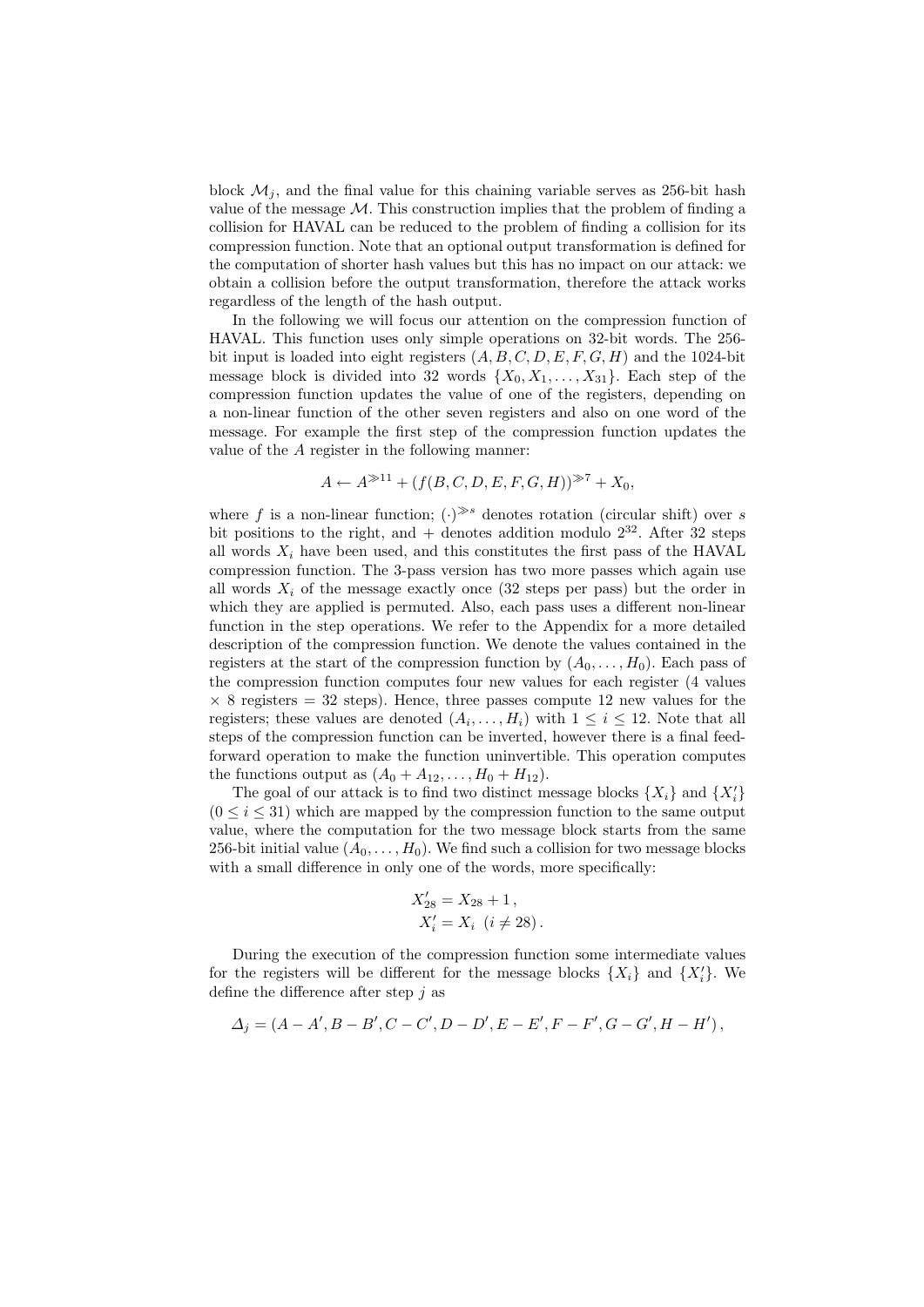where  $(A, \ldots, H)$  are the contents of the registers at this point for message block  $\{X_i\}$ , and similarly  $(A', \ldots, H')$  for  $\{X'_i\}$ . Note that this difference is defined with respect to the modular addition operation.

¿From the description of the compression function in the Appendix, it can be seen that the word  $X_{28}$ , respectively  $X'_{28}$  (which contains the only difference between the two message blocks) is applied three times, once in each of the three passes of the function. This is the case in steps 29, 38 and 69. Before step 29 all contents of the registers are equal for the two messages; a collision will be obtained if the contents of all registers are equal again after execution of step 69 (hereafter all message words that are used are the same for both messages so no new differences will occur in any computed register value). In order to give our attack a chance of success we need to control the differences in registers between step 29 and step 69 very carefully. The attack can be divided into two phases which we describe below and in more detail in the next sections.

### Phase I: Inner almost-collision

The first phase of the attack concentrates on the first two passes of the compression function, more specifically the part between steps 29 and 38. The first use of the word  $X_{28}$ , respectively  $X'_{28}$ , is in step 29 (in pass 1 of the compression function) where a new value is computed for the  $E$  register. This means that the first computed register value which is not equal for the two messages, is the value  $E_4$ , respectively  $E'_4$ . At this point we have the following correspondence between the registers for the two messages:

$$
\begin{array}{ccc}\nA_4 = A'_4 & B_4 = B'_4 & C_4 = C'_4 & D_4 = D'_4 \\
E_4 = E'_4 + (X_{28} - X'_{28}) & F_3 = F'_3 & G_3 = G'_3 & H_3 = H'_3\n\end{array}
$$

So the difference after step 29 is:

$$
\Delta_{29}=(0,0,0,0,X_{28}-X'_{28},0,0,0)=(0,0,0,0,-1,0,0,0).
$$

The next use of  $X_{28}$ , respectively  $X'_{28}$ , occurs in step 38 (in pass 2 of the compression function) where a new value is computed for the  $F$  register. In this phase of the attack we fix some words  $X_i$  of the messages in such a way that we have the following correspondence between register values at this point:

$$
A_5 = A'_5 \t B_5 = B'_5 \t C_5 = C'_5 \t D_5 = D'_5 E_5 = E'_5 + 1^{\ll 12} \t F_5 = F'_5 \t G_4 = G'_4 \t H_4 = H'_4
$$

Here  $(\cdot)^{\ll s}$  denotes rotation over s bit positions to the left. So we want only a small difference in register  $E$  after the execution of step 38. That is,

$$
\Delta_{38} = (0, 0, 0, 0, 1^{\ll 12}, 0, 0, 0).
$$

Such a set of differences  $(\Delta_{29}, \Delta_{38})$  is called an *inner almost-collision*.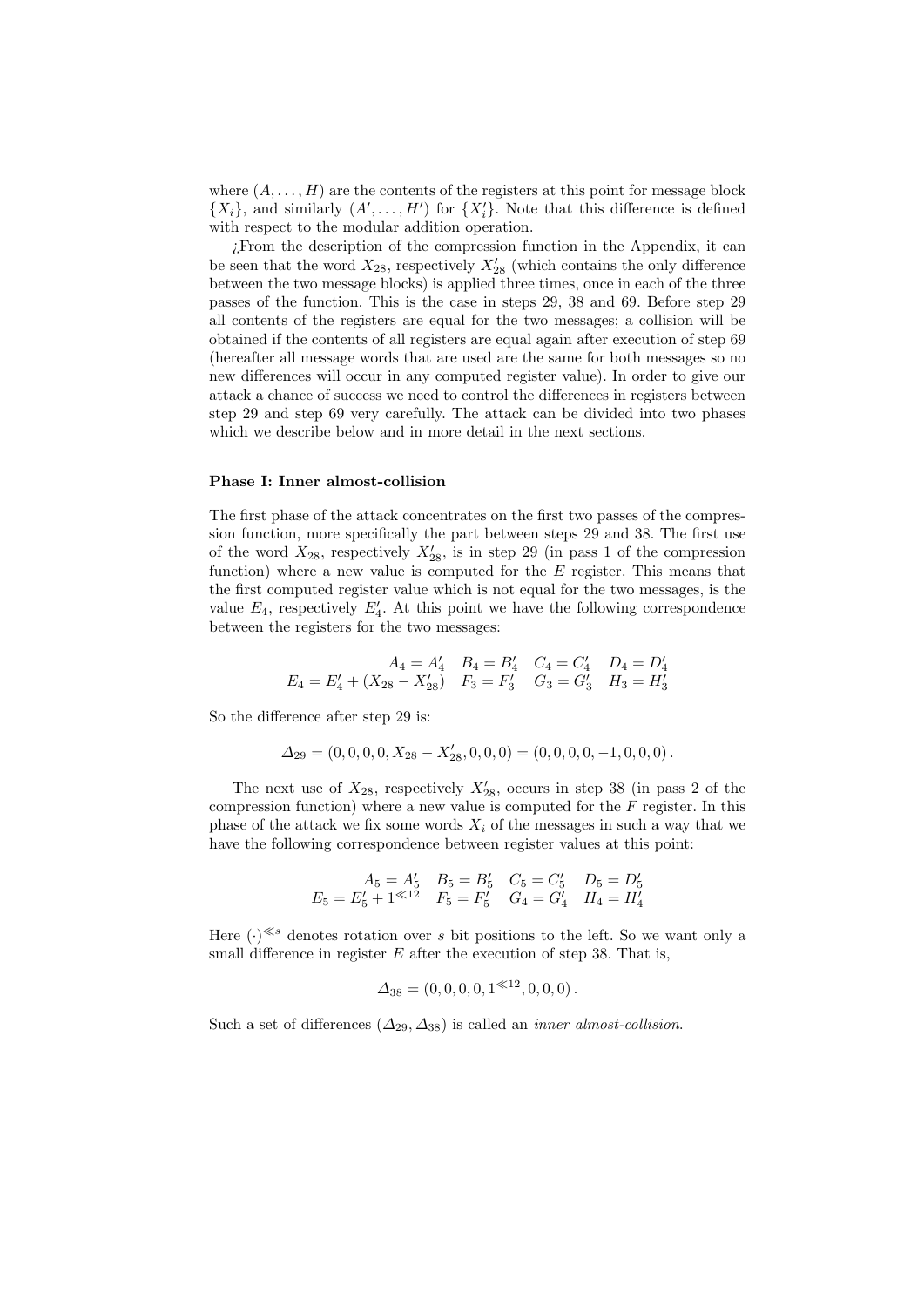#### Phase II: Differential analysis and matching the initial value

The second phase of the attack concentrates on the last two passes of the compression function, more specifically the part between steps 38 and 69. As seen above we have only a small difference in the  $E$  register after step 38. We are now ready to perform a differential cryptanalysis on the following steps. The last occasion where the word  $X_{28}$ , respectively  $X'_{28}$ , is used is in step 69 (in pass 3 of the compression function). For  $39 \leq j \leq 68$  we require that  $\Delta_j = (0, 0, 0, 0, E - E', 0, 0, 0).$  That is, we require that the difference in the E register after step 38 does not spread to any of the other registers. Furthermore, the difference in the  $E$  register after step 38 has been chosen in such a way that the use of  $X_{28}$ , respectively  $X'_{28}$ , in step 69 compensates the difference in the E register at that point. That means  $\Delta_{69} = (0,0,0,0,0,0,0,0)$ . This will also result in a collision in the output of the compression function.

In the previous phase of the attack we only needed to fix a few of the words  $X_i$  in the messages. Therefore, we can randomly choose the remaining words in this phase and see if the differential attack works. We found that the success probability of our differential attack is around  $2^{-29}$ , so a collision can be found by randomly guessing the remaining words  $X_i$  and computing the difference after step 69 (which should be zero for all registers). This will succeed after, on average, 2<sup>29</sup> trials.

There is one more complication to our attack: when all values of words  $X_i$ are determined we can calculate backwards in pass 1 of the compression function by inverting steps 29 down to 1. The values of  $(A_0, \ldots, H_0)$  which we calculate in this way have to be equal to the initial values defined in the algorithm specification. This can be realised by randomly choosing only a subset of words  $X_i$ in this phase of the attack and calculating the values of some other words which can still be freely chosen so that the correct initial values are obtained.

## 3 Finding an inner almost-collision

As noted in the previous section we first analyse the part of the compression function between step 29 and step 38. We require that  $\Delta_{29} = (0, 0, 0, 0, -1, 0, 0, 0)$ and that  $\Delta_{38} = (0, 0, 0, 0, 1^{\leq 12}, 0, 0, 0).$ 

Table 1 below shows the difference propagation used in our attack. In step 29 a difference in the E register is introduced:  $E_4 - E_4' = X_{28} - X_{28}' = -1$ . We let this difference spread to the F register in step 30, more specifically  $F_4-F_4' = 1$ . ¿From step 31 up to 36 we require that the differences in the  $E$  and  $F$  registers do not spread to any of the other registers:  $G_4 - G_4' = H_4 - H_4' = A_5 - A_5' = B_5 - B_5' =$  $C_5 - C_5' = D_5 - D_5' = 0$ . Then, in step 37 we need an interaction of the differences in the E and F registers, in such a way that the right difference  $E_5 - E_5' = 1^{\le 12}$ is obtained. Finally, the difference in the  $F$  register has to disappear in step 38 where the word  $X_{28}$ , respectively  $X'_{28}$ , is used again:  $F_5 - F'_5 = 0$ .

For each step in turn, we now look at the difference which is obtained after computing the new register value for  $\{X_i\}$  and  $\{X'_i\}$ . To simplify the analysis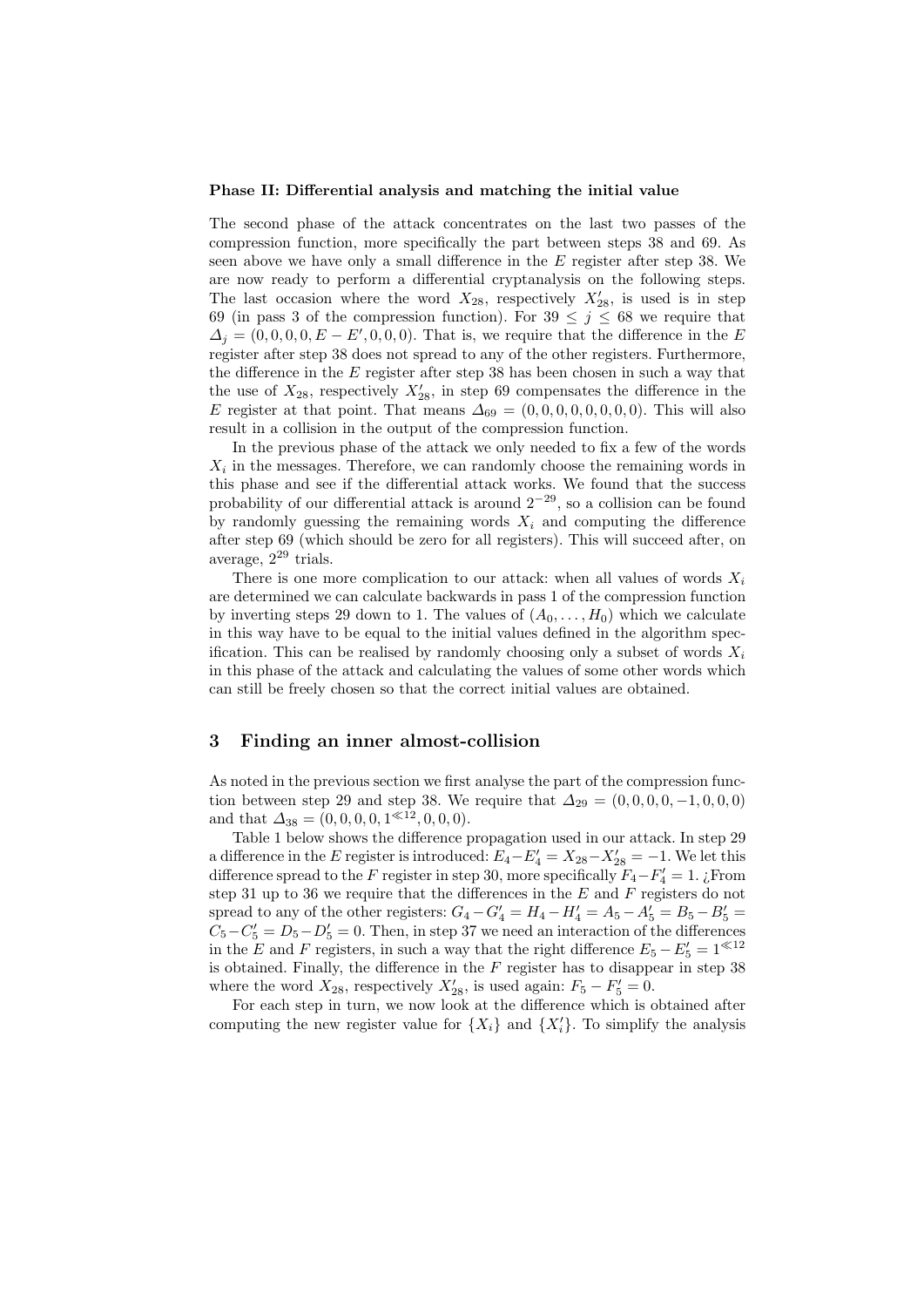we first make the following specific choices:

$$
E_4=-1 \;\; , \;\; E_4'=0 \;\; , \;\; F_4=0 \;\; , \;\; F_4'=-1 \;\; .
$$

Note that these choices agree with the differences  $E_4 - E_4' = -1$  and  $F_4 - F_4' = 1$ . The values 0 and  $-1$  (modulo  $2^{32}$ ) correspond to 32-bit quantities where all the bits are set equal to 0 or 1 respectively.

Table 1. Overview of the difference propagation through the registers. The shown difference values are the values after the corresponding step has been executed. We also list the message word applied in each step. Note that  $\Delta A = A - A', \Delta B = B - B'$ , etc. Entries in bold face show which register has been updated in a particular step.

| $\bar{S}$ tep | $\varDelta A$ | $\varDelta B$  | $\varDelta C$ | $\varDelta D$ | $\varDelta E$ | $\varDelta F$  | $\varDelta G$ | $\varDelta H$ | word         |
|---------------|---------------|----------------|---------------|---------------|---------------|----------------|---------------|---------------|--------------|
| 29            | $\theta$      | $\overline{0}$ | $\theta$      | $\Omega$      | $-1$          | $\overline{0}$ | $\theta$      | 0             | $X_{28}(+1)$ |
| 30            | 0             | 0              | $\Omega$      | 0             | $-1$          | 1              | 0             |               | $X_{29}$     |
| 31            | $\Omega$      | 0              | $\Omega$      |               | $-1$          |                | 0             |               | $X_{30}$     |
| 32            | $\theta$      | 0              | $\Omega$      |               | $-1$          |                | $\theta$      |               | $X_{31}$     |
| 33            | 0             | 0              | $\Omega$      |               | $-1$          |                | $\Omega$      |               | $X_5$        |
| 34            | $\theta$      | 0              | $\Omega$      |               | $-1$          |                | $\Omega$      |               | $X_{14}$     |
| 35            | $\theta$      | $\overline{0}$ | 0             |               | $-1$          |                | $\Omega$      |               | $X_{26}$     |
| 36            | $\Omega$      | $\Omega$       | $\Omega$      | 0             | $-1$          |                | $\Omega$      |               | $X_{18}$     |
| 37            | 0             | $\Omega$       | $\Omega$      | 0             | $1^{\ll 12}$  |                | $\Omega$      |               | $X_{11}$     |
| 38            | 0             | 0              |               |               | $1^{\ll 12}$  | 0              | 0             |               | $X_{28}(+1)$ |

**Step 29** In this step we have a difference in the applied message word  $X_{28}$ , respectively  $X'_{28}$ . From the definition of the step operation (see the Appendix) and using  $E'_3 = E_3, F'_3 = F_3, G'_3 = G_3, H'_3 = H_3, A'_4 = A_4, B'_4 = B_4, C'_4 = A_4$  $C_4, D'_4 = D_4$  it follows that

$$
E_4 - E_4' = X_{28} - X_{28}' = -1.
$$

Step 30 ¿From the definition of the step operation it follows that

$$
F_4-F_4'=(f(G_3,H_3,A_4,B_4,C_4,D_4,E_4))^{\gg 7}-(f(G_3,H_3,A_4,B_4,C_4,D_4,E_4'))^{\gg 7}.
$$

If we now use the definition of the non-linear function  $f$  (see the Appendix) and insert the values of  $E_4, E'_4, F_4, F'_4$  we can rewrite this as

$$
1 = (G_3 \oplus B_4 C_4 \oplus H_3 D_4 \oplus A_4 C_4 \oplus A_4)^{\gg 7} - (B_4 C_4 \oplus H_3 D_4 \oplus A_4 C_4 \oplus A_4)^{\gg 7}.
$$
 (1)

**Step 31** We require that  $G_4 - G'_4 = 0$ . That means,

$$
(f(H_3, A_4, B_4, C_4, D_4, E_4, F_4))^{*7} - (f(H_3, A_4, B_4, C_4, D_4, E'_4, F'_4))^{*7} = 0.
$$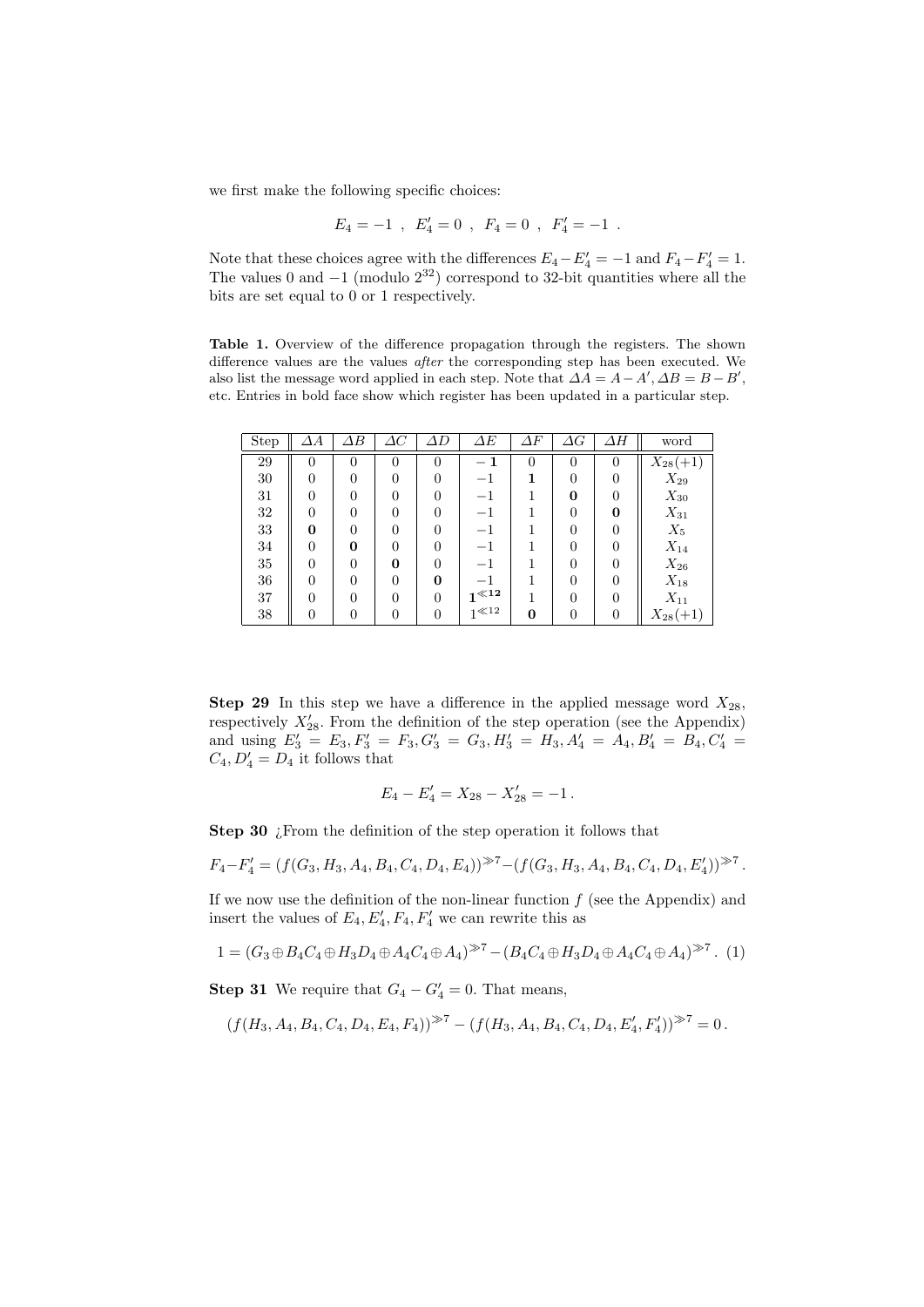Using the definition of f and inserting the values of  $E_4, E'_4, F_4, F'_4$  we get

$$
(A_4 \oplus C_4 D_4 \oplus B_4 D_4 \oplus B_4)^{\gg 7} = (H_3 \oplus C_4 D_4 \oplus B_4 D_4 \oplus B_4)^{\gg 7}.
$$

This equation is satisfied when

$$
A_4 = H_3. \tag{2}
$$

**Step 32** We require that  $H_4 - H_4' = 0$ . That means,

$$
(f(A_4, B_4, C_4, D_4, E_4, F_4, G_4))^{*7} - (f(A_4, B_4, C_4, D_4, E'_4, F'_4, G_4))^{*7} = 0.
$$

In the same manner as above we can derive the following equation:

$$
D_4 \oplus C_4 = B_4. \tag{3}
$$

**Step 33** We require that  $A_5 - A'_5 = 0$ . Note that this is the first step of the second pass of the compression function so the non-linear function  $g$  is used (see the Appendix for the definition of the function  $g$ ):

$$
(g(B_4, C_4, D_4, E_4, F_4, G_4, H_4))^{*7} - (g(B_4, C_4, D_4, E'_4, F'_4, G_4, H_4))^{*7} = 0.
$$

We obtain the equation

$$
C_4H_4 \oplus C_4 = C_4G_4 \oplus H_4. \tag{4}
$$

**Step 34** We require that  $B_5 - B'_5 = 0$ . That means

$$
(g(C_4, D_4, E_4, F_4, G_4, H_4, A_5))^{T} - (g(C_4, D_4, E'_4, F'_4, G_4, H_4, A_5))^{T} = 0,
$$

which is satisfied when

$$
D_4A_5 \oplus H_4 = 0. \tag{5}
$$

**Step 35** We require that  $C_5 - C'_5 = 0$ . That means

$$
(g(D_4, E_4, F_4, G_4, H_4, A_5, B_5))^{*\!\geq\!7} - (g(D_4, E_4', F_4', G_4, H_4, A_5, B_5))^{*\!\geq\!7} = 0,
$$

which is satisfied when

$$
G_4B_5 \oplus H_4A_5 \oplus G_4 \oplus D_4 = 0.
$$
 (6)

**Step 36** We require that  $D_5 - D'_5 = 0$ . That means

$$
(g(E_4, F_4, G_4, H_4, A_5, B_5, C_5))^{*\!\geq\!7} - (g(E'_4, F'_4, G_4, H_4, A_5, B_5, C_5))^{*\!\geq\!7} = 0,
$$

which is satisfied when

$$
H_4C_5 \oplus A_5B_5 \oplus H_4 \oplus G_4 = -1. \tag{7}
$$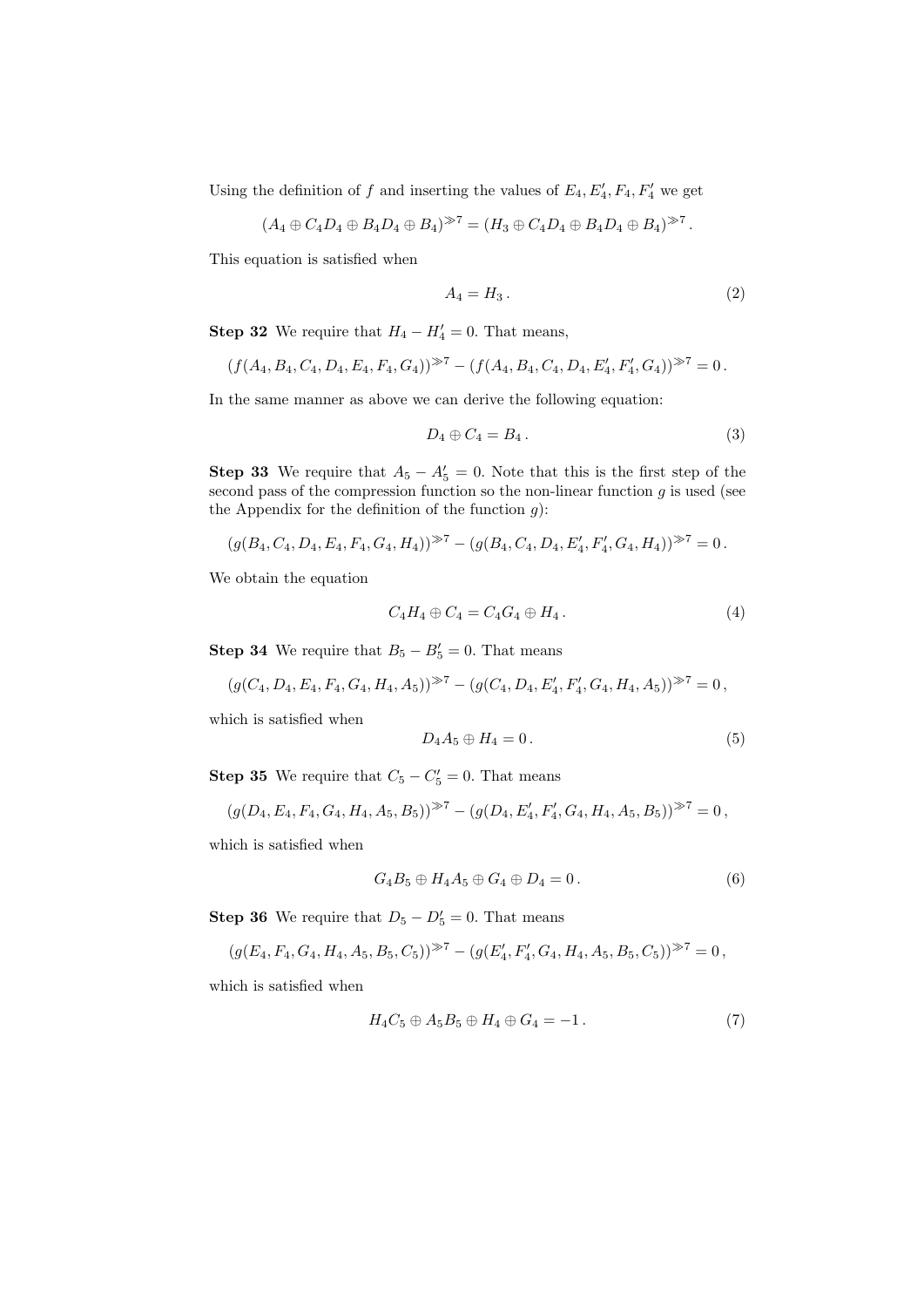**Step 37** In this step we need to obtain the right difference  $E_5 - E_5' = 1^{\le 12}$ . ¿From the definition of the step operation it follows that

$$
E_5 - E_5' = E_4^{\geq 11} - E_4'^{\geq 11} + (g(F_4, G_4, H_4, A_5, B_5, C_5, D_5))^{\geq 7} - (g(F_4', G_4, H_4, A_5, B_5, C_5, D_5))^{\geq 7}.
$$

Using the definition of g and inserting the values of  $E_4, E'_4, F_4, F'_4$  we get

$$
1^{\ll 12} = -1 + (G_4 A_5 D_5 \oplus G_4 B_5 C_5 \oplus G_4 A_5 \oplus A_5 C_5 \oplus G_4 H_4 \oplus B_5 D_5 \oplus B_5 C_5)^{\gg 7} - (G_4 A_5 D_5 \oplus G_4 B_5 C_5 \oplus G_4 A_5 \oplus A_5 C_5 \oplus G_4 H_4 \oplus B_5 D_5 \oplus B_5 C_5 \oplus G_4 \oplus -1)^{\gg 7}.
$$
\n(8)

**Step 38** Finally, in this step we require that the difference in the  $F$  register disappears:  $F_5 - F_5' = 0$ . From the definition of the step operation we see that

$$
F_5 - F_5' = F_4^{\geqslant 11} - F_4^{'\geqslant 11} + X_{28} - X_{28}' +
$$
  

$$
(g(G_4, H_4, A_5, B_5, C_5, D_5, E_5))^{\geqslant 7} - (g(G_4, H_4, A_5, B_5, C_5, D_5, E_5'))^{\geqslant 7}.
$$

Because  $F_4^{\gg 11} - F_4^{'\gg 11} = 1$  and  $X_{28} - X_{28}' = -1$  the requirement  $F_5 - F_5' = 0$ leads to the equation

$$
(g(G_4, H_4, A_5, B_5, C_5, D_5, E_5))^{*\!\geq\!\geq\!\geq\!\sim} - (g(G_4, H_4, A_5, B_5, C_5, D_5, E_5'))^{*\!\geq\!\geq\!\geq\!\sim} = 0,
$$

which is satisfied when

$$
B_5H_4 \oplus C_5 = 0. \tag{9}
$$

### Solution for the system of equations

The equations (1) to (9) which we derived above need to be satisfied in order to obtain an inner almost-collision. Therefore, we need a solution for an underdetermined system of 9 equations in 12 variables. It can be seen that the following set of register values constitutes such a solution:

$$
G_3 = 1^{\ll 7}
$$
  $H_3 = 0$   $A_4 = 0$   $B_4 = 0$   $C_4 = 0$   $D_4 = 0$   
\n $G_4 = 0$   $H_4 = 0$   $A_5 = -1$   $B_5 = -1$   $C_5 = 0$   $D_5 = 1^{\ll 18}$ 

Note that  $G_3 = 1^{\leq 7}$  is a solution to  $G_3^{\gg 7} = 1$ , and  $D_5 = 1^{\leq 18}$  is a solution to  $-1 + D_5^{\geq 7} - (D_5 \oplus -1)^{\geq 7} = 1^{\leq 12}$ . These two equations are derived from (1) and (8) respectively by inserting the values given for the other variables.

As previously seen we also have  $E_4 = -1$  and  $F_4 = 0$ . Fixing these 14 register values, in order to generate an inner almost-collision, also determines the values of some words of the message block  $\{X_i\}$ . For example,

$$
X_{30} = G_4 - G_3^{\geq 11} - (f(H_3, A_4, B_4, C_4, D_4, E_4, F_4))^{\geq 7}.
$$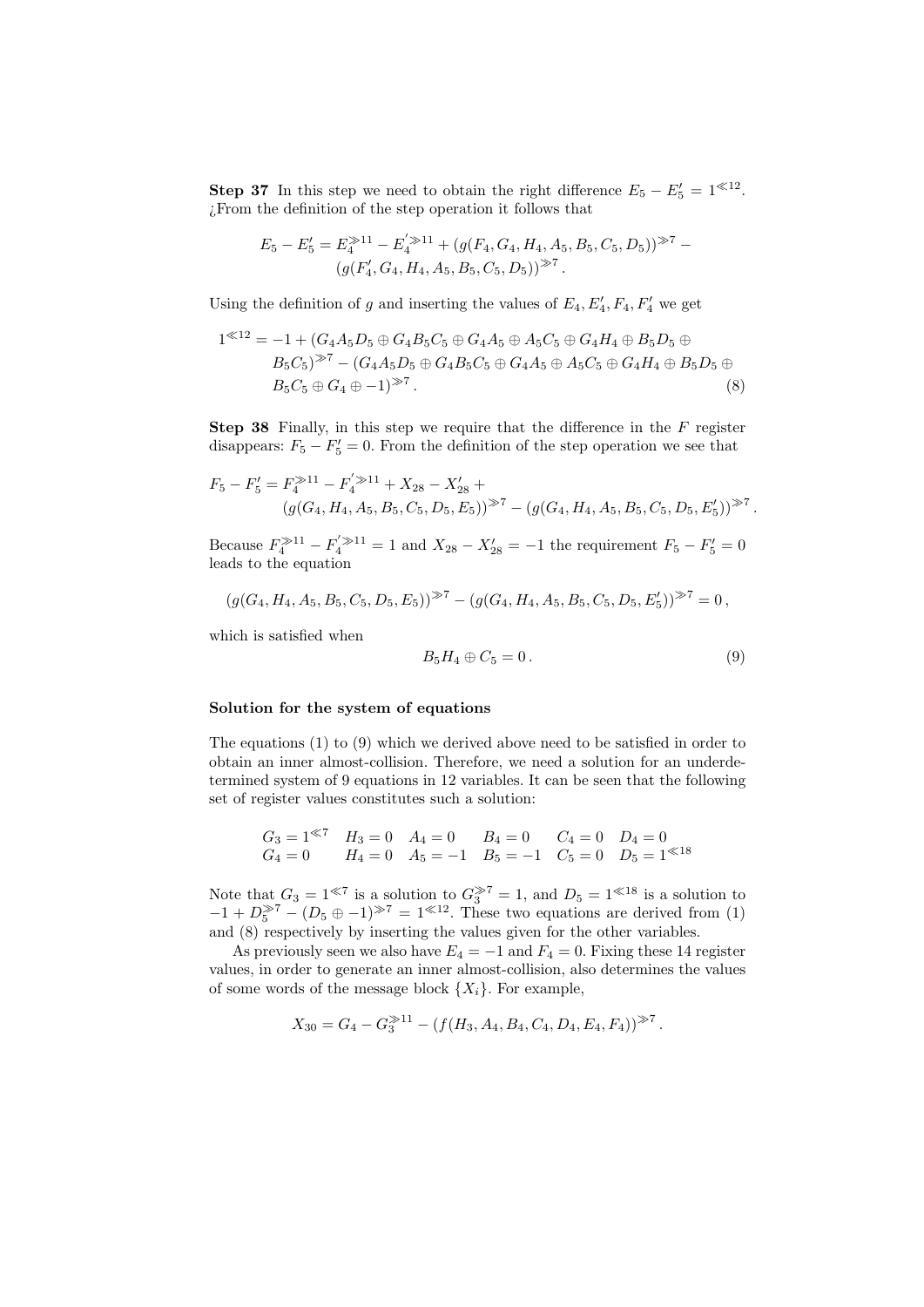This follows from the definition of the step operation. In the same way, the message words  $X_{31}$ ,  $X_5$ ,  $X_{14}$ ,  $X_{26}$ , and  $X_{18}$  are determined. The values for these message words are as follows (in hexadecimal notation):

> $X_{30} =$  f0000000 $_{x}$  $X_{31} = 00000000_x$  $X_5 = \text{bad7de19}_x$  $X_{14} = c72$ fec88 $_{x}$  $X_{26} = 41$ ab9931<sub>x</sub>  $X_{18} =$ cb1af394 $_x$

Note that we get the same values  $X_i' = X_i$  when we use the alternative register values  $G'_3$ ,  $H'_3$ ,  $A'_4$ ,  $B'_4$ ,  $C'_4$ ,  $D'_4$ ,  $E'_4$ ,  $F'_4$ ,  $G'_4$ ,  $H'_4$ ,  $A'_5$ ,  $B'_5$ ,  $C'_5$ ,  $D'_5$  in the computations (only  $E_4'$  and  $F_4'$  are different). Six words of the message blocks  $\{X_i\}$ and  $\{X_i'\}$  are now determined. We still have a free choice for the remaining 26 words of these message blocks in phase II of the attack, as described in Section 4.

#### Other solutions for the system of equations

As an alternative for the solution given above, different solutions for the system of equations (1) to (9) can be found. In general, for an arbitrary choice of two 32-bit values  $Q_1$  and  $Q_2$ , the following set of register values is a solution for the system of equations (and leads to an inner almost-collision):

$$
G_3 = (1 + Q_1^{\gg 7})^{\ll 7} \oplus Q_1 \quad G_4 = (Q_2^{\gg 7} - 1^{\ll 12} - 1)^{\ll 7} \oplus Q_2 \oplus -1
$$
  
\n
$$
H_3 = Q_1 \qquad H_4 = 0
$$
  
\n
$$
A_4 = Q_1 \qquad A_5 = (Q_2^{\gg 7} - 1^{\ll 12} - 1)^{\ll 7} \oplus Q_2
$$
  
\n
$$
B_4 = 0 \qquad B_5 = -1
$$
  
\n
$$
C_4 = 0 \qquad C_5 = 0
$$
  
\n
$$
D_4 = 0 \qquad D_5 = Q_2
$$

Note that for  $Q_1 = 0$  and  $Q_2 = 1^{\le 18}$  this reduces to the solution given earlier. For any choice of  $Q_1$  and  $Q_2$  a specific set of register values is obtained, and hence also a specific set of message words  $X_{30}$ ,  $X_{31}$ ,  $X_5$ ,  $X_{14}$ ,  $X_{26}$ , and  $X_{18}$ . However, in those cases where bit 12 of  $Q_2$  is equal to 1 (starting the count from the least significant bit position), the differential attack of Section 4 does not work. Solutions with bit 12 of  $Q_2$  equal to 0 (leading to a successful differential attack), are called admissable inner almost-collisions. 2<sup>63</sup> different admissable inner almost-collisions can be generated, but only one of them is needed for the next phase of the attack.

## 4 Differential attack

In the second phase of the attack we perform a differential cryptanalysis (the technique of differential analysis was first applied to hash functions in [1]). We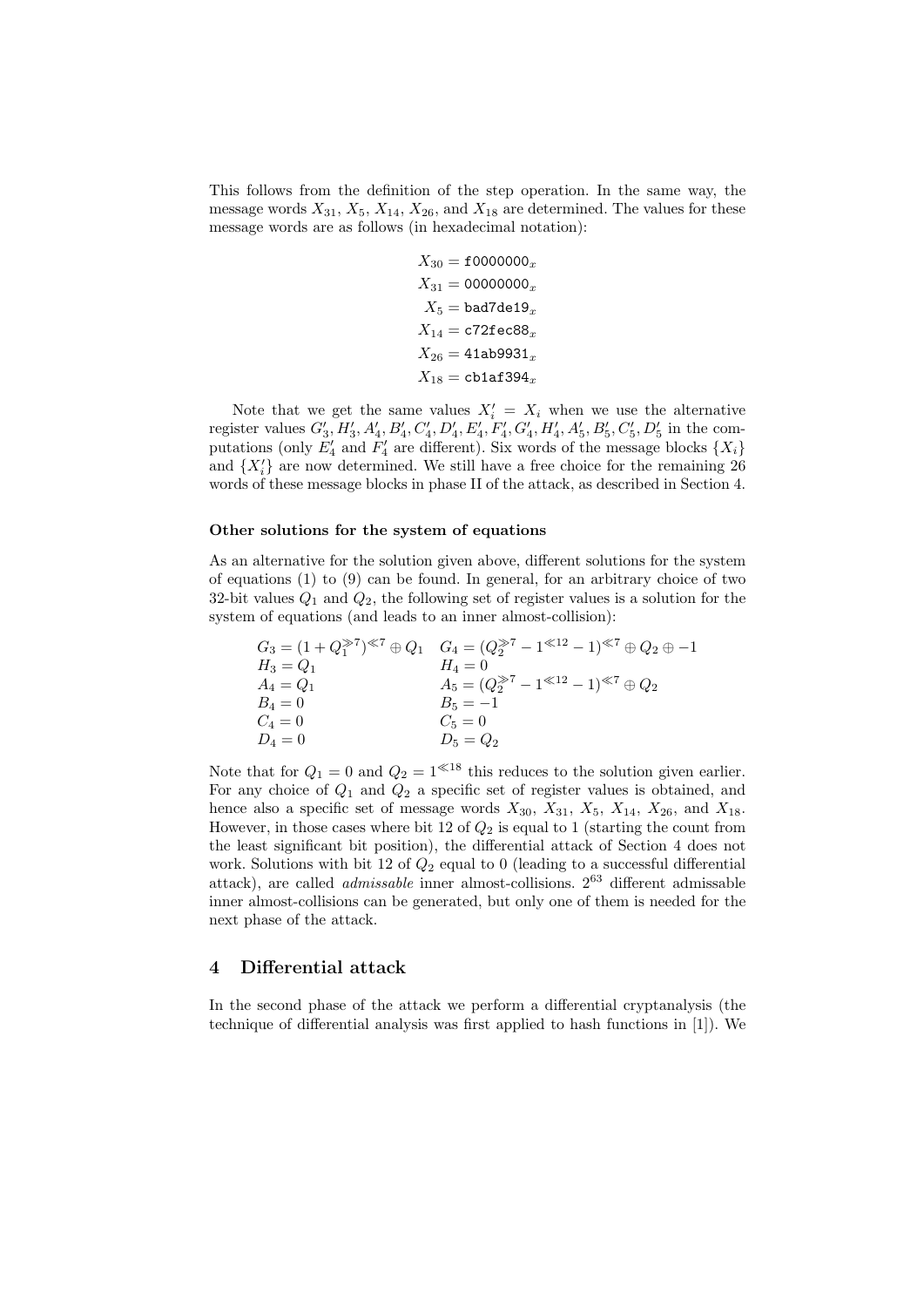consider the part of the compression function between step 38 and step 69. We have an input difference  $\Delta_{38} = (0,0,0,0,1^{\leq 12},0,0,0)$  (from the first phase of the attack) and require that  $\Delta_{69} = (0, 0, 0, 0, 0, 0, 0, 0)$ . Table 2 below shows the difference propagation for this phase of the attack. For the  $E$  register we have the following differences:  $E_5 - E_5' = 1^{\ll 12}$ ,  $E_6 - E_6' = 1^{\ll 1}$ ,  $E_7 - E_7' = 1^{\ll 22}$ ,  $E_8 - E_8' =$  $1^{\leq 11}$ ,  $E_9 - E'_9 = 0$ . For the other registers all differences must be zero.

Table 2. Overview of the difference propagation through the registers. The shown difference values are the values after the corresponding step has been executed. We also list the message word applied in each step. Note that  $\Delta A = A - A', \Delta B = B - B'$ , etc. Entries in bold face show which register has been updated in a particular step.

| Step            | $\Delta A$     | $\Delta B$       | $\varDelta C$    | $\Delta D$       | $\Delta E$              | $\Delta F$       | $\varDelta G$    | $\Delta H$     | word               |
|-----------------|----------------|------------------|------------------|------------------|-------------------------|------------------|------------------|----------------|--------------------|
| $\overline{38}$ | $\overline{0}$ | $\overline{0}$   | $\overline{0}$   | $\boldsymbol{0}$ | $\overline{1^{\ll 12}}$ | $\bf{0}$         | $\overline{0}$   | $\overline{0}$ | $X_{28}(+1)$       |
| $39\,$          | $\overline{0}$ | $\boldsymbol{0}$ | $\overline{0}$   | $\overline{0}$   | $1^{\ll 12}$            | $\boldsymbol{0}$ | $\bf{0}$         | $\overline{0}$ | $X_7$              |
| $\vdots$        |                |                  |                  |                  |                         |                  |                  |                |                    |
| 44              | $\overline{0}$ | $\overline{0}$   | $\overline{0}$   | $\mathbf{0}$     | $1^{\ll 12}$            | $\overline{0}$   | $\overline{0}$   | $\overline{0}$ | $\mathcal{X}_{22}$ |
| $45\,$          | $\overline{0}$ | $\overline{0}$   | $\overline{0}$   | $\theta$         | $1^{\ll 1}$             | $\overline{0}$   | $\overline{0}$   | $\overline{0}$ | $\mathcal{X}_1$    |
|                 |                |                  |                  |                  |                         |                  |                  |                |                    |
| $52\,$          | $\overline{0}$ | $\boldsymbol{0}$ | $\overline{0}$   | $\bf{0}$         | $1^{\ll 1}$             | $\boldsymbol{0}$ | $\boldsymbol{0}$ | $\overline{0}$ | $X_9$              |
| $53\,$          | $\overline{0}$ | $\overline{0}$   | $\overline{0}$   | $\overline{0}$   | $1^{\ll 22}$            | $\overline{0}$   | $\boldsymbol{0}$ | $\overline{0}$ | $X_{17}$           |
|                 |                |                  |                  |                  |                         |                  |                  |                |                    |
| 60              | $\overline{0}$ | $\boldsymbol{0}$ | $\overline{0}$   | $\bf{0}$         | $1^{\ll 22}$            | $\overline{0}$   | $\overline{0}$   | $\overline{0}$ | $X_{13}$           |
| 61              | $\theta$       | $\overline{0}$   | $\overline{0}$   | $\overline{0}$   | $1^{\ll 11}$            | $\overline{0}$   | $\overline{0}$   | $\overline{0}$ | $X_2$              |
|                 |                |                  |                  |                  |                         |                  |                  |                |                    |
| 68              | $\overline{0}$ | $\boldsymbol{0}$ | $\overline{0}$   | $\bf{0}$         | $1^{\ll 11}$            | $\overline{0}$   | $\theta$         | $\overline{0}$ | $\mathcal{X}_{20}$ |
| 69              | $\overline{0}$ | $\boldsymbol{0}$ | $\boldsymbol{0}$ | $\boldsymbol{0}$ | $\bf{0}$                | $\boldsymbol{0}$ | $\boldsymbol{0}$ | $\overline{0}$ | $X_{28}(+1)$       |

There are two different cases for the computation of the probability of a difference propagation through a step. The content of the  $E$  register is updated in steps 45, 53, 61 and 69. In step 45 for example we compute

$$
E_6 = E_5^{\geq 11} + (g(F_5, G_5, H_5, A_6, B_6, C_6, D_6))^{\geq 7} + X_1 + K_{12},
$$
  

$$
E'_6 = E'_5^{\geq 11} + (g(F_5, G_5, H_5, A_6, B_6, C_6, D_6))^{\geq 7} + X_1 + K_{12}.
$$

Hence, we see that the difference

$$
E_6 - E_6' = E_5^{\gg 11} - E_5'^{\gg 11},
$$

and we require  $E_5 - E_5' = 1^{\ll 12}$  and  $E_6 - E_6' = 1^{\ll 1}$  (the difference gets rotated by 11 bit positions to the right). This happens with a probability which is close to 1. In the other steps we require that the difference in the E register does not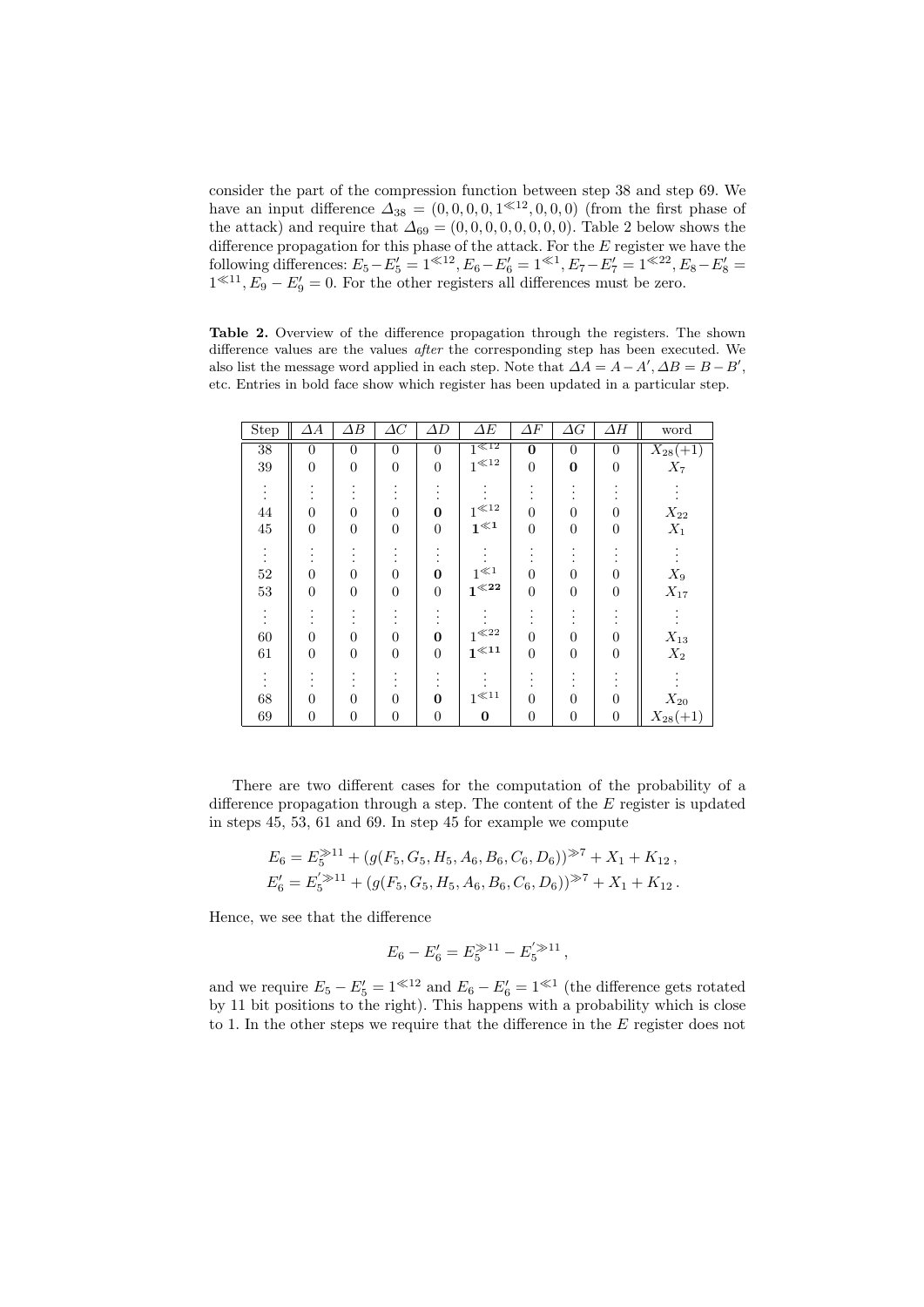spread to a different register. In step 46 for example we compute

$$
F_6 = F_5^{\geq 11} + (g(G_5, H_5, A_6, B_6, C_6, D_6, E_6))^{\geq 7} + X_1 + K_{12},
$$
  
\n
$$
F_6' = F_5^{\geq 11} + (g(G_5, H_5, A_6, B_6, C_6, D_6, E_6'))^{\geq 7} + X_1 + K_{12}.
$$

Here the difference

$$
F_6-F'_6=(g(G_5,H_5,A_6,B_6,C_6,D_6,E_6))^{\gg7}-(g(G_5,H_5,A_6,B_6,C_6,D_6,E'_6))^{\gg7},
$$

and we require that  $F_6 - F'_6 = 0$  which is equivalent to

$$
g(G_5, H_5, A_6, B_6, C_6, D_6, E_6) = g(G_5, H_5, A_6, B_6, C_6, D_6, E'_6).
$$

Using the definition of  $q$  we can derive the following condition:

$$
E_6B_6H_5\oplus E_6C_6=E'_6B_6H_5\oplus E'_6C_6,
$$

which is satisfied when  $B_6H_5\oplus C_6=0$  at those bit positions where  $E_6$  is different from  $E'_6$ . Because  $E_6 = E'_6 + 1^{\leq 1}$  this happens with a probability of about  $1/3$  $\left(\frac{1}{2^2} + \frac{1}{4^2} + \frac{1}{8^2} + \cdots \approx \frac{1}{3}\right).$ 

By combining the probabilities for all steps we can estimate the global probability for the propagation from step 38 up to step 69 as  $p_{69}^{38} \approx (1/3)^{27} \approx 2^{-42.8}$ . The real probability is much lower however. This is partly because of the contents of the registers at the start of the differential attack.<sup>1</sup> Furthermore, the probabilities for consecutive steps strongly depend on each other (because every step changes the value of only 1 out of 8 registers). If we consider a sequence of 8 steps, experiments show that the probability is about  $2^{-9}$  which is better than  $(1/3)^7 \approx 2^{-11.1}$ . For the complete propagation from step 38 to step 69 we found the estimation

$$
p_{69}^{38} \approx 2^{-29}.
$$

The differential attack can be performed as follows. In the previous section we saw that  $X_{30}, X_{31}, X_5, X_{14}, X_{26}$ , and  $X_{18}$  are determined in order to get the right input difference  $\Delta_{38}$ . We can now randomly choose the remaining 26 words and calculate forwards to step 69, starting from the known register values  $E_4$ ,  $F_4, G_4, H_4, A_5, B_5, C_5, D_5$  (or  $E'_4, F'_4$  for the second message block). If the difference after step 69 is equal to 0 for all registers then we have a collision and this happens on average after  $2^{29}$  trials. There is one however one more complication which we describe below.

## Matching the initial value

When all message words  $X_i$  are determined we can also compute backwards in pass 1 of the compression function, starting from the known register values  $G_3$ ,

<sup>&</sup>lt;sup>1</sup> Related to this, the reason that not all inner almost-collisions lead to a successful differential attack is that in some cases the contents of the registers are not suitable at the start of the differential attack.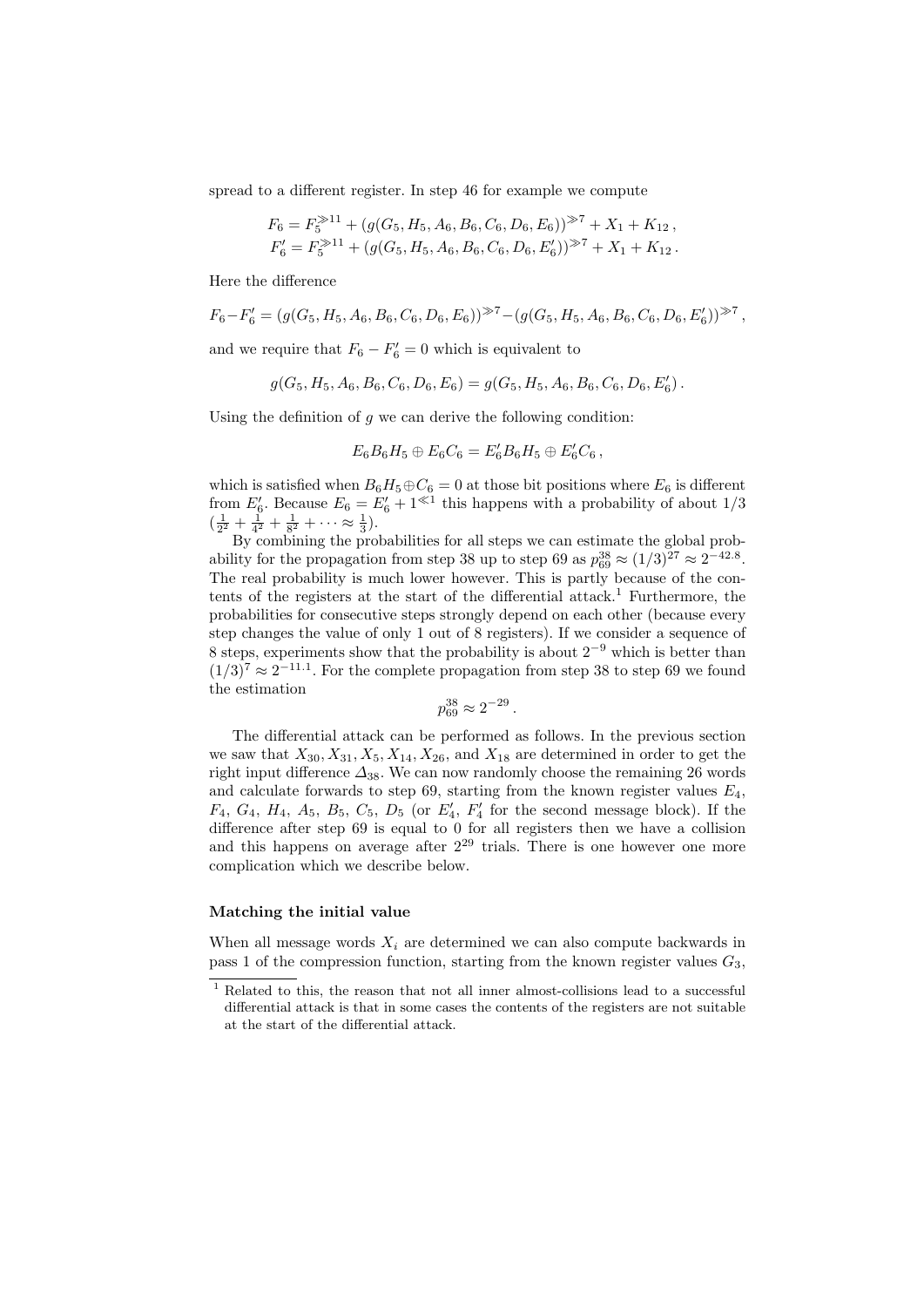$H_3$ ,  $A_4$ ,  $B_4$ ,  $C_4$ ,  $D_4$ ,  $E_4$ ,  $F_4$ . This is done by inverting the step operations. For example, inverting step 30 gives us

$$
F_3 = (F_4 - (f(G_3, H_3, A_4, B_4, C_4, D_4, E_4))^{\gg 7} - X_{29})^{\ll 11}.
$$

In that way we finally obtain the register values  $(A_0, \ldots, H_0)$ . However these values should be equal to the initial values specified for the algorithm (see the Appendix). This can be solved as described below. First note that there is one sequence of 8 message words, which are applied in consecutive steps in pass 1 of the compression function, and none of which have been determined in phase I of the attack (for obtaining an inner almost-collision). This sequence of message words is the sequence of  $X_6, X_7, \ldots, X_{13}$  (which is used in steps 7 to 14) and it will be used to match the correct initial values.

In our differential attack we randomly choose values for 18 message words (as before but excluding the 8 words needed to match the initial values). We also know the fixed values for the words  $X_{30}, X_{31}, X_5, X_{14}, X_{26}, X_{18}$  (determined by phase I of the attack). Now we compute backwards in pass 1 of the compression function down to the (inverted) step 15 where  $X_{14}$  is applied. In this manner we derive the register values  $(G_1, H_1, A_2, B_2, C_2, D_2, E_2, F_2)$ . Next we compute forwards starting from the correct initial values and up to step 6 where  $X_5$ is applied. This gives us the register values  $(G_0, H_0, A_1, B_1, C_1, D_1, E_1, F_1)$  and now we can compute the required values for the message words  $X_6, X_7, \ldots, X_{13}$ . For example,

$$
X_6 = G_1 - G_0^{\gg 11} - (f(H_0, A_1, B_1, C_1, D_1, E_1, F_1))^{\gg 7}.
$$

After we have matched the specified initial values for all registers (and thereby determined the values for all 32 message words  $X_i$ ) we check the differential attack between steps 39 and 69 as before and repeat the procedure until a collision has been found. On average we succeed after  $2^{29}$  trials, where a trial can be abandoned as soon as the difference propagation in a register is not correct. Note that the attack works equally well for the initial value specified for the algorithm or for any other initial value. A program that implements the attack runs on average in less than one hour on an Athlon 600MHz processor. Finally note that the number of collisions which can be generated, at least in theory, with this differential attack is equal to  $2^{547}$ , since we can freely choose 18 words (that is a maximum of  $2^{576}$  trials), and the success probability is about  $2^{-29}$ . Because there are 2<sup>63</sup> different admissable inner almost-collisions to start from, the total number of collisions which can be generated by our attack is equal to  $2^{547+63} = 2^{610}.$ 

## 5 Example collision for 3-pass HAVAL

We give an example of two message blocks that are hashed by the compression function of 3-pass HAVAL to the same output value. This example has been checked using the reference implementation of HAVAL available at [2]. For both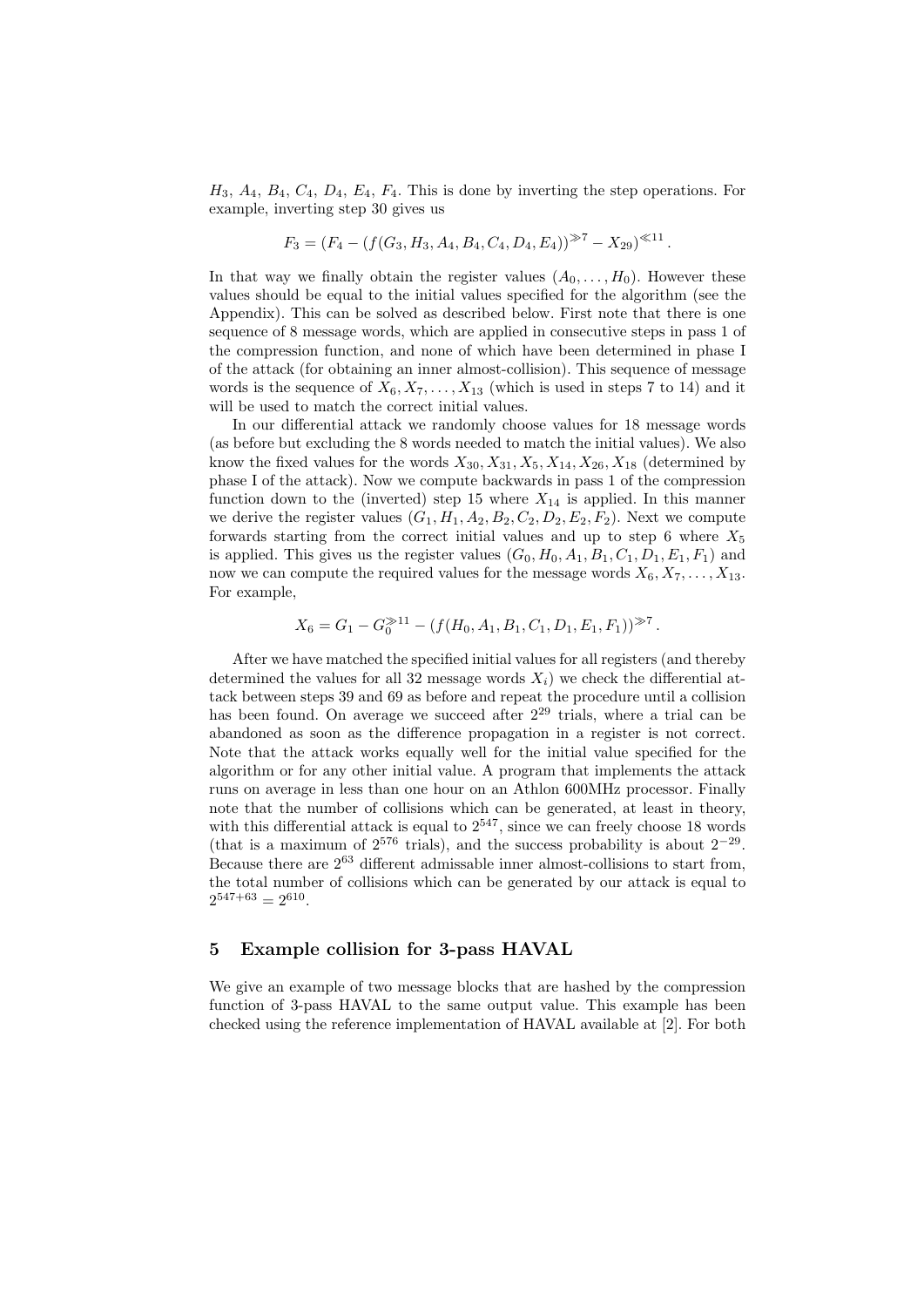messages the computation starts from the initial value specified for the algorithm (this initial value is also used in  $[2]$ ):

$$
\begin{array}{cccccc} A_0=\texttt{e}c4\texttt{e}6c89_x & B_0=082\texttt{e} \texttt{f} a98_x & C_0=299\texttt{f} 31\texttt{d} 0_x & D_0=\texttt{a} 4093822_x \\ E_0=03707344_x & F_0=13198 a2\texttt{e}_x & G_0=85 a308\texttt{d} 3_x & H_0=243\texttt{f} 6a88_x \end{array}
$$

The first message block is:

| $X_0 = 94$ c $0875$ e $_x$  |                                                                                                                                                         | $X_1 = dd25f63e_x$ $X_2 = f5d09361_x$ $X_3 = b51db8b2_x$                                         |  |
|-----------------------------|---------------------------------------------------------------------------------------------------------------------------------------------------------|--------------------------------------------------------------------------------------------------|--|
| $X_4 = \texttt{b00c36e4}_x$ |                                                                                                                                                         | $X_5 =$ bad7de19 $_x$ $X_6 =$ 32a68bb5 $_x$ $X_7 =$ c5aff25d $_x$                                |  |
| $X_8 = \texttt{ad0dea24}_x$ |                                                                                                                                                         | $X_9 =$ a7e1ee7c <sub>x</sub> $X_{10} = 617$ b92dd <sub>x</sub> $X_{11} =$ f9da283d <sub>x</sub> |  |
|                             | $X_{12} = b2844d83_x$ $X_{13} = b8d498eb_x$ $X_{14} = c72fec88_x$ $X_{15} = 8f467c05_x$                                                                 |                                                                                                  |  |
|                             | $X_{16} = 507$ ea2c1 $_x$ $X_{17} = c2d94121_x$ $X_{18} = cb1a1394_x$ $X_{19} = 036daf20_x$                                                             |                                                                                                  |  |
|                             | $X_{20} = \mathtt{bba}$ 7fb8c $_x$ $X_{21} = \mathtt{6}$ dae $\mathtt{6}$ aa $_x$ $X_{22} = \mathtt{0}$ 4fc029f $_x$ $X_{23} = \mathtt{d}$ 37c05f $4_x$ |                                                                                                  |  |
|                             | $X_{24} = 993$ aea13 $_x$ $X_{25} = 3$ c $x$ fab $88_x$ $X_{26} = 41$ ab $9931_x$ $X_{27} = 3$ c $7$ cae $0$ c $_x$                                     |                                                                                                  |  |
|                             | $X_{28} =$ f704bafc <sub>x</sub> $X_{29} =$ b60635de <sub>x</sub> $X_{30} =$ f0000000 <sub>x</sub> $X_{31} =$ 00000000 <sub>x</sub>                     |                                                                                                  |  |

and the second message block is determined by

$$
X'_i = X_i \ (0 \le i \le 31, i \ne 28),
$$
  

$$
X'_{28} = X_{28} + 1.
$$

For these two message blocks, the compression function computes the following common output value (note that this computation includes the feed-forward operation at the end):

$$
A = 1f46758c_x \quad B = 7618c292_x \quad C = e5220b62_x \quad D = 77e a845b_x E = e f9f d8de_x \quad F = 41e c28a f_x \quad G = 5205c b85_x \quad H = 260412c4_x
$$

The complete hash function includes an additional application of the compression function, starting from the output value given above. For both messages the same padding block is used as message input for this final application of the compression function, therefore a collision is obtained in the final hash result:

$$
\begin{array}{lllll} A=7\texttt{d}476278_x & B=\texttt{f}603\texttt{a}907_x & C=\texttt{6} \texttt{d}985\texttt{f}\, \texttt{e} f_x & D=4\texttt{b}5\texttt{e}66\texttt{b}7_x \\ E=\texttt{b}6541\texttt{d} \texttt{b}5_x & F=\texttt{16} \texttt{c}\texttt{c}d71\texttt{d}_x & G=\texttt{e}8\texttt{f}9\texttt{c} \texttt{f}7\texttt{c}_x & H=\texttt{14}1\texttt{e}38\texttt{e}2_x \end{array}
$$

Note that the algorithm converts this set of words into a string of 32 bytes. starting with the least significant byte of  $H$  and ending with the most significant byte of  $A$  (see the Appendix).

#### 6 Conclusions

We have shown a practical attack for generating collisions in 3-pass HAVAL and believe that this version of HAVAL should no longer be used in applications where a collision-resistant hash function is required. The strategy for our attack is quite similar to the strategy that was used for the cryptanalysis of MD4 in [3].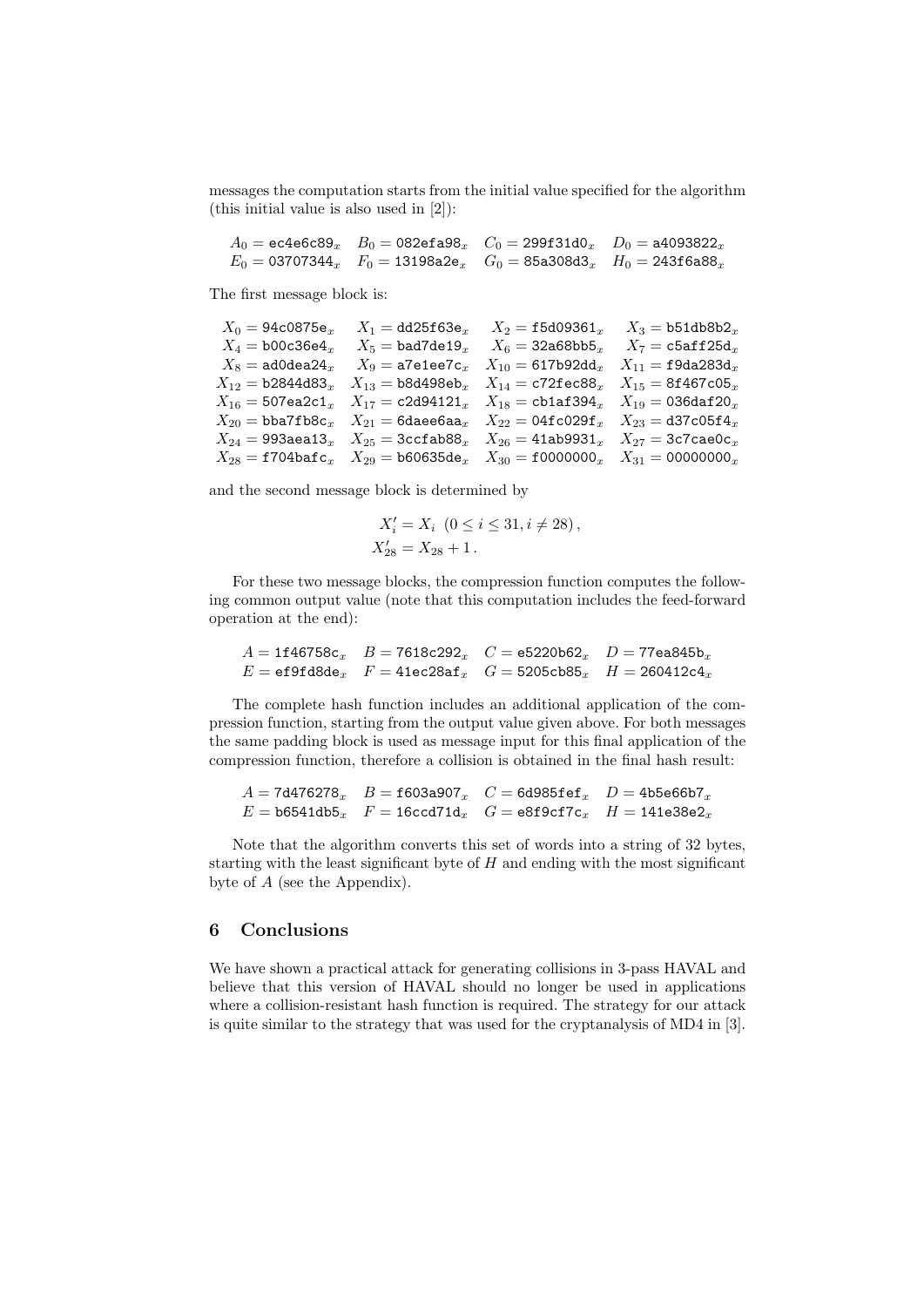Surprisingly, our result shows that the use of highly non-linear functions, which is the main focus of the design of HAVAL, does not result in a hash function which is significantly stronger compared to MD4 (note that MD4's compression function also has 3 passes but only 16 steps in each pass). We believe that it may be possible to extend our techniques in order to generate predictable output differences in the 4-pass version of HAVAL but further research is needed to examine this.

## References

- 1. E. Biham and A. Shamir, Differential Cryptanalysis of the Data Encryption Standard, Springer-Verlag, 1993.
- 2. Calyptix Security, "HAVAL source code (reference implementation)", available at http://www.calyptix.com/downloads.html
- 3. H. Dobbertin, "Cryptanalysis of MD4," Fast Software Encryption '96, LNCS 1039, D. Gollmann, Ed., Springer-Verlag, 1996, pp. 53–69.
- 4. H. Dobbertin, "The status of MD5 after a recent attack," Cryptobytes, vol. 2, no. 2, Summer 1996, pp. 1–6.
- 5. H. Dobbertin, A. Bosselaers and B. Preneel, "RIPEMD-160: A strengthened version of RIPEMD," Fast Software Encryption '96, LNCS 1039, D. Gollmann, Ed., Springer-Verlag, 1996, pp. 71–82.
- 6. Y.-S. Her, K. Sakurai and S.-H. Kim, "Attacks for finding collision in reduced versions of 3-pass and 4-pass HAVAL," Proceedings International Conference on Computers, Communications and Systems (2003ICCCS), CE-15, pp. 75–78.
- 7. P. Kasselman and W. Penzhorn, "Cryptanalysis of reduced version of HAVAL", Electronics letters, vol. 36, no. 1, January 2000, pp. 30–31.
- 8. National Institute of Standards and Technology, FIPS-180-2: Secure Hash Standard  $(SHS)$ , August 2002.
- 9. S. Park, S. H. Sung, S. Chee, J. Lim, "On the security of reduced versions of 3-pass HAVAL," Proceedings of ACISP 2002, pp. 406–419.
- 10. R.L. Rivest, "The MD4 message-digest algorithm," Advances in Cryptology Crypto'90, LNCS 537, A. Menezes and S. Vanstone, Eds., Springer-Verlag, 1990, pp. 303–311.
- 11. R.L. Rivest, "The MD5 message-digest algorithm," Request for Comments (RFC) 1321, Internet Activities Board, Internet Privacy Task Force, April 1992.
- 12. Y. Zheng, J. Pieprzyk and J. Seberry, "HAVAL a one-way hashing algorithm with variable length of output," Advances in Cryptology - AusCrypt '92, LNCS 718, J. Seberry and Y. Zheng, Eds., Springer-Verlag, 1993, pp. 83-104.

## Appendix

In this appendix we give a description of HAVAL and explain the notations that are used in this paper. Not all of the details are fully described: for a complete specification see [12]. HAVAL is defined as the iteration of a compression function which we specify below. Each application of this compression function uses eight words as initial value and 32 words of the message as input, and produces eight words of output which are then used as initial value for the next application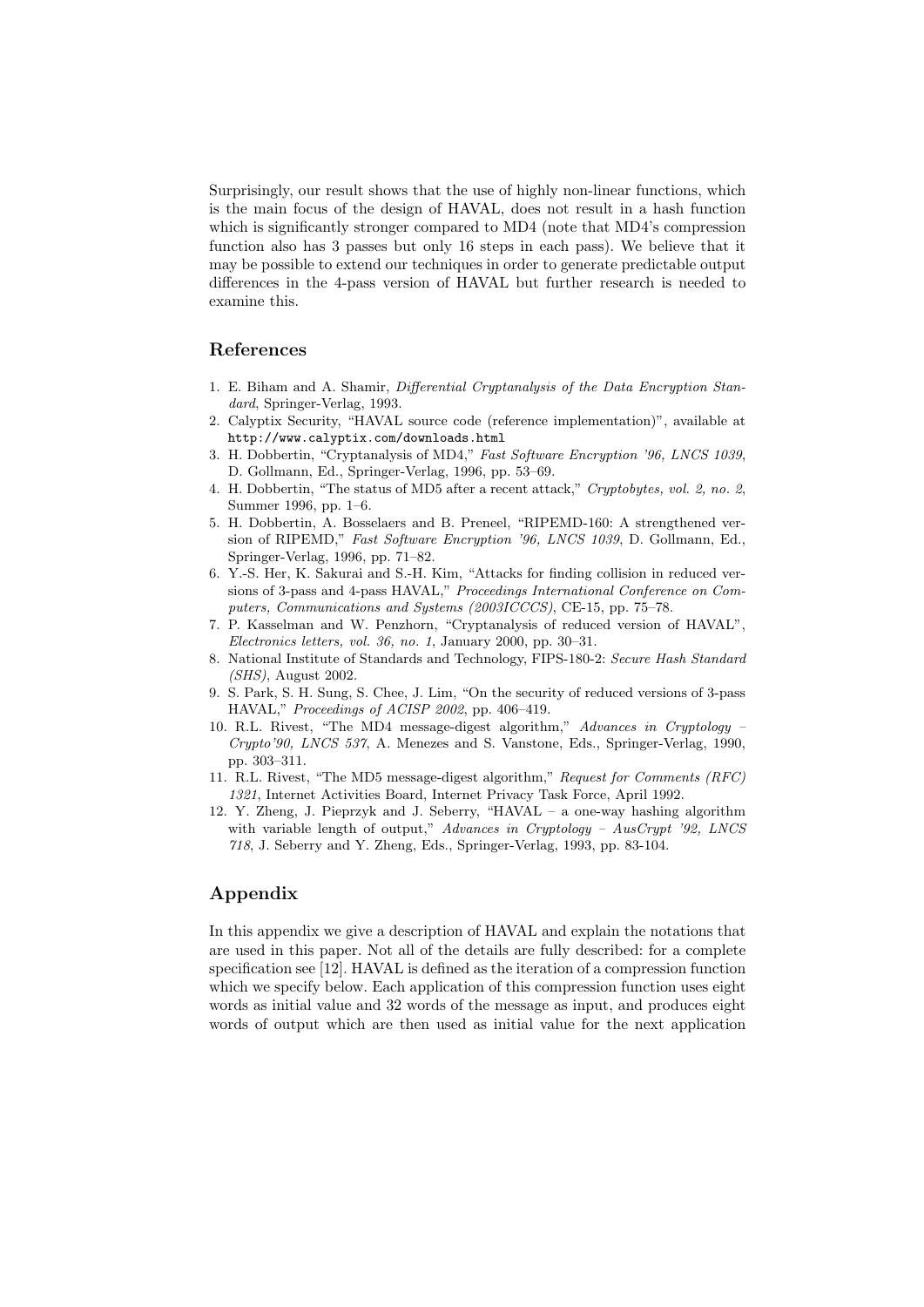of the compression function. All words have a length of 32 bits (4 bytes). The initial value to be used in the first application of the compression function is specified as follows (hexadecimal notation):

$$
IV = \mathtt{e}c4\mathtt{e}6c89_x \ 082\mathtt{e}4a98_x \ 299f31d0_x \ \mathtt{a}4093822_x \ \ 03707344_x \ 13198a2e_x \ 85a308d3_x \ 243f6a88_x \ .
$$

Note that there is a padding rule that appends bytes to the message so that its length becomes a multiple of 128 bytes (32 words  $\times$  4 bytes/word). The added bytes include a representation of the length of the original message. The little endian-convention is used to transform the message (sequence of bytes) into a sequence of words.

The compression function uses three non-linear functions, each of which takes seven words of input and produces one word of output:

$$
f(Z_6, Z_5, Z_4, Z_3, Z_2, Z_1, Z_0) = Z_2 Z_3 \oplus Z_6 Z_0 \oplus Z_5 Z_1 \oplus Z_4 Z_2 \oplus Z_4,
$$
  
\n
$$
g(Z_6, Z_5, Z_4, Z_3, Z_2, Z_1, Z_0) = Z_3 Z_5 Z_0 \oplus Z_5 Z_1 Z_2 \oplus Z_3 Z_5 \oplus Z_3 Z_1 \oplus Z_3 Z_5 \oplus Z_4 Z_4,
$$
  
\n
$$
Z_5 Z_4 \oplus Z_0 Z_2 \oplus Z_1 Z_2 \oplus Z_6 Z_5 \oplus Z_6,
$$
  
\n
$$
h(Z_6, Z_5, Z_4, Z_3, Z_2, Z_1, Z_0) = Z_5 Z_4 Z_3 \oplus Z_5 Z_2 \oplus Z_4 Z_1 \oplus Z_3 Z_6 \oplus Z_0 Z_3 \oplus Z_0.
$$

Here  $Z_iZ_j$  denotes the Boolean AND function of  $Z_i$  and  $Z_j$ , and  $Z_i \oplus Z_j$  denotes the Boolean exclusive-OR function of  $Z_i$  and  $Z_j$ . Note that the functions f, g and h operate at bit-level: they can be performed independently at each of the 32 bit positions in the words.

Let  $ff(Z_7, Z_6, Z_5, Z_4, Z_3, Z_2, Z_1, Z_0, X), gg(Z_7, Z_6, Z_5, Z_4, Z_3, Z_2, Z_1, Z_0, X)$ and  $hh(Z_7, Z_6, Z_5, Z_4, Z_3, Z_2, Z_1, Z_0, X)$  be equivalent to

$$
Z_7^{\gg 11} + (f(Z_6, Z_5, Z_4, Z_3, Z_2, Z_1, Z_0))^{\gg 7} + X,
$$
  
\n
$$
Z_7^{\gg 11} + (g(Z_6, Z_5, Z_4, Z_3, Z_2, Z_1, Z_0))^{\gg 7} + X,
$$
  
\n
$$
Z_7^{\gg 11} + (h(Z_6, Z_5, Z_4, Z_3, Z_2, Z_1, Z_0))^{\gg 7} + X,
$$

where  $\langle \cdot \rangle^{s}$  denotes rotation (circular shift) over s bit positions to the right, and  $+$  denotes addition modulo  $2^{32}$ .

Suppose that the initial value  $(A_0, B_0, C_0, D_0, E_0, F_0, G_0, H_0)$  is given. Then the compression function applies the following 96 steps (three passes of 32 steps each):

PASS 1 STEP

$$
A_1 = ff(A_0, B_0, C_0, D_0, E_0, F_0, G_0, H_0, X_0)
$$
\n
$$
B = \{f(B_0, C_0, D_0, E_0, E_0, G_0, H_0, X_0) \tag{2}
$$

$$
B_1 = f f(B_0, C_0, D_0, E_0, F_0, G_0, H_0, A_1, X_1)
$$
  
\n
$$
C = f f(C, D, E, E, C, H, A, B, Y)
$$
 (2)

$$
C_1 = f f(C_0, D_0, E_0, F_0, G_0, H_0, A_1, B_1, X_2)
$$
  

$$
D = f f(D) \quad F \quad F \quad C \quad H \quad A \quad P \quad C \quad V \tag{4}
$$

$$
D_1 = f f(D_0, E_0, F_0, G_0, H_0, A_1, B_1, C_1, A_3)
$$
\n<sup>(4)</sup>

$$
E_1 = ff(E_0, F_0, G_0, H_0, A_1, B_1, C_1, D_1, X_4)
$$
\n<sup>(5)</sup>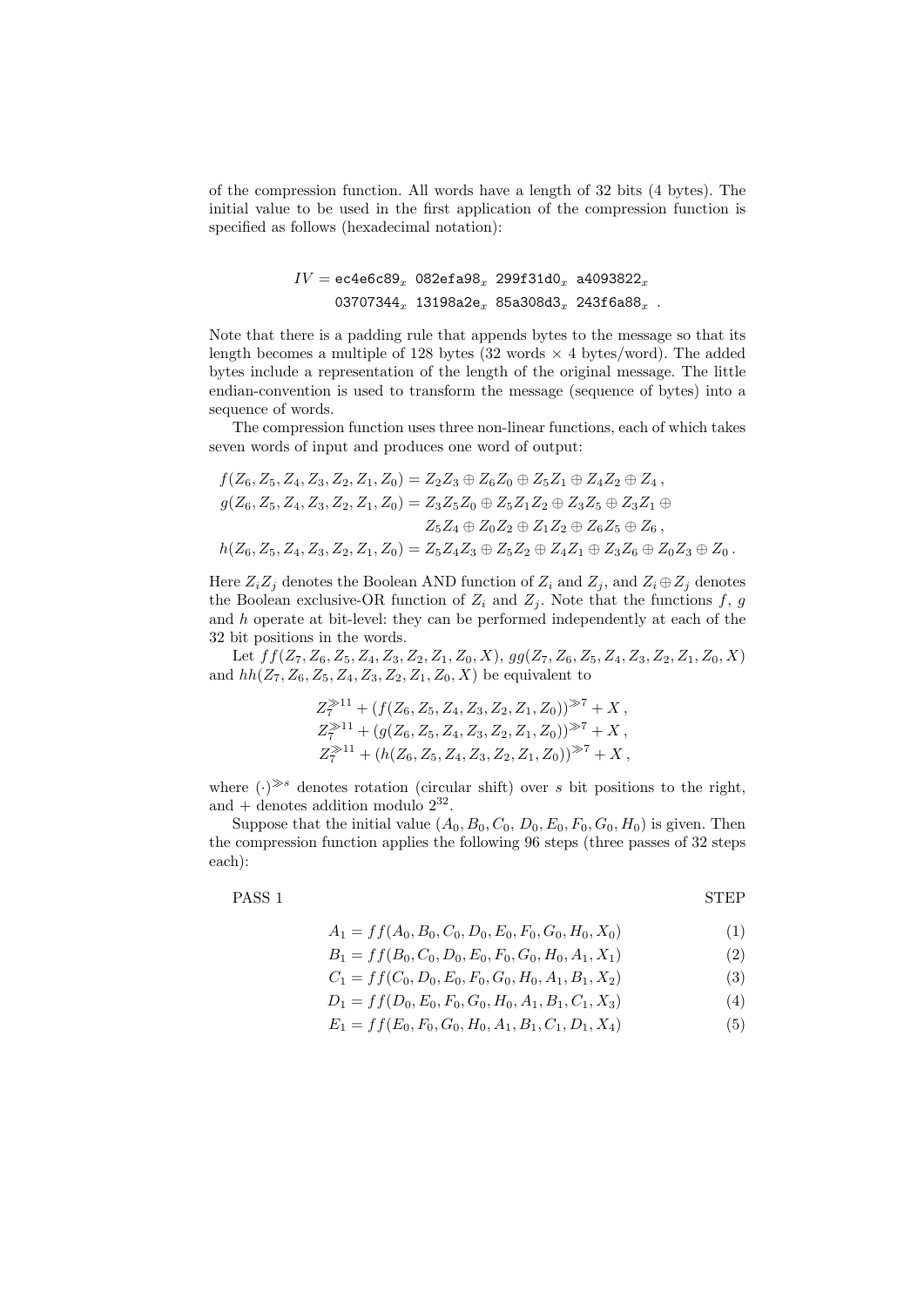$$
F_1 = ff(F_0, G_0, H_0, A_1, B_1, C_1, D_1, E_1, X_5)
$$
\n
$$
G_1 = ff(G_0, H_0, A_1, B_1, C_1, D_1, E_1, F_1, X_6)
$$
\n
$$
H_1 = ff(H_0, A_1, B_1, C_1, D_1, E_1, F_1, G_1, X_7)
$$
\n
$$
A_2 = ff(A_1, B_1, C_1, D_1, E_1, F_1, G_1, H_1, X_8)
$$
\n
$$
B_2 = ff(B_1, C_1, D_1, E_1, F_1, G_1, H_1, A_2, X_9)
$$
\n
$$
G_2 = ff(C_1, D_1, E_1, F_1, G_1, H_1, A_2, B_2, X_{10})
$$
\n
$$
G_2 = ff(D_1, E_1, F_1, G_1, H_1, A_2, B_2, C_2, X_{11})
$$
\n
$$
F_2 = ff(F_1, G_1, H_1, A_2, B_2, C_2, D_2, E_2, X_{12})
$$
\n
$$
F_2 = ff(F_1, G_1, H_1, A_2, B_2, C_2, D_2, E_2, X_{13})
$$
\n
$$
G_2 = ff(G_1, H_1, A_2, B_2, C_2, D_2, E_2, F_2, X_{14})
$$
\n
$$
G_2 = ff(H_1, A_2, B_2, C_2, D_2, E_2, F_2, X_{15})
$$
\n
$$
G_3 = ff(H_2, B_2, C_2, D_2, E_2, F_2, G_2, H_2, X_{16})
$$
\n
$$
B_3 = ff(B_2, C_2, D_2, E_2, F_2, G_2, H_2, A_3, B_3, C_3, X_{18})
$$
\n
$$
G_3 = ff(D_2, E_2, F_2, G_2, H_2, A_3, B_3, C_3, X_{19})
$$
\n
$$
B_3 = ff(D_2, E_2, F_2, G_2, H_2, A_3, B_3, C_3,
$$

PASS 2 STEP

$$
A_5 = gg(A_4, B_4, C_4, D_4, E_4, F_4, G_4, H_4, X_5 + K_0)
$$
(33)  
\n
$$
B_5 = gg(B_4, C_4, D_4, E_4, F_4, G_4, H_4, A_5, X_{14} + K_1)
$$
(34)  
\n
$$
C_5 = gg(C_4, D_4, E_4, F_4, G_4, H_4, A_5, B_5, X_{26} + K_2)
$$
(35)  
\n
$$
D_5 = gg(D_4, E_4, F_4, G_4, H_4, A_5, B_5, C_5, X_{18} + K_3)
$$
(36)  
\n
$$
E_5 = gg(E_4, F_4, G_4, H_4, A_5, B_5, C_5, D_5, X_{11} + K_4)
$$
(37)  
\n
$$
F_5 = gg(F_4, G_4, H_4, A_5, B_5, C_5, D_5, E_5, X_{28} + K_5)
$$
(38)  
\n
$$
G_5 = gg(G_4, H_4, A_5, B_5, C_5, D_5, E_5, F_5, X_7 + K_6)
$$
(39)  
\n
$$
H_5 = gg(H_4, A_5, B_5, C_5, D_5, E_5, F_5, G_5, X_{16} + K_7)
$$
(40)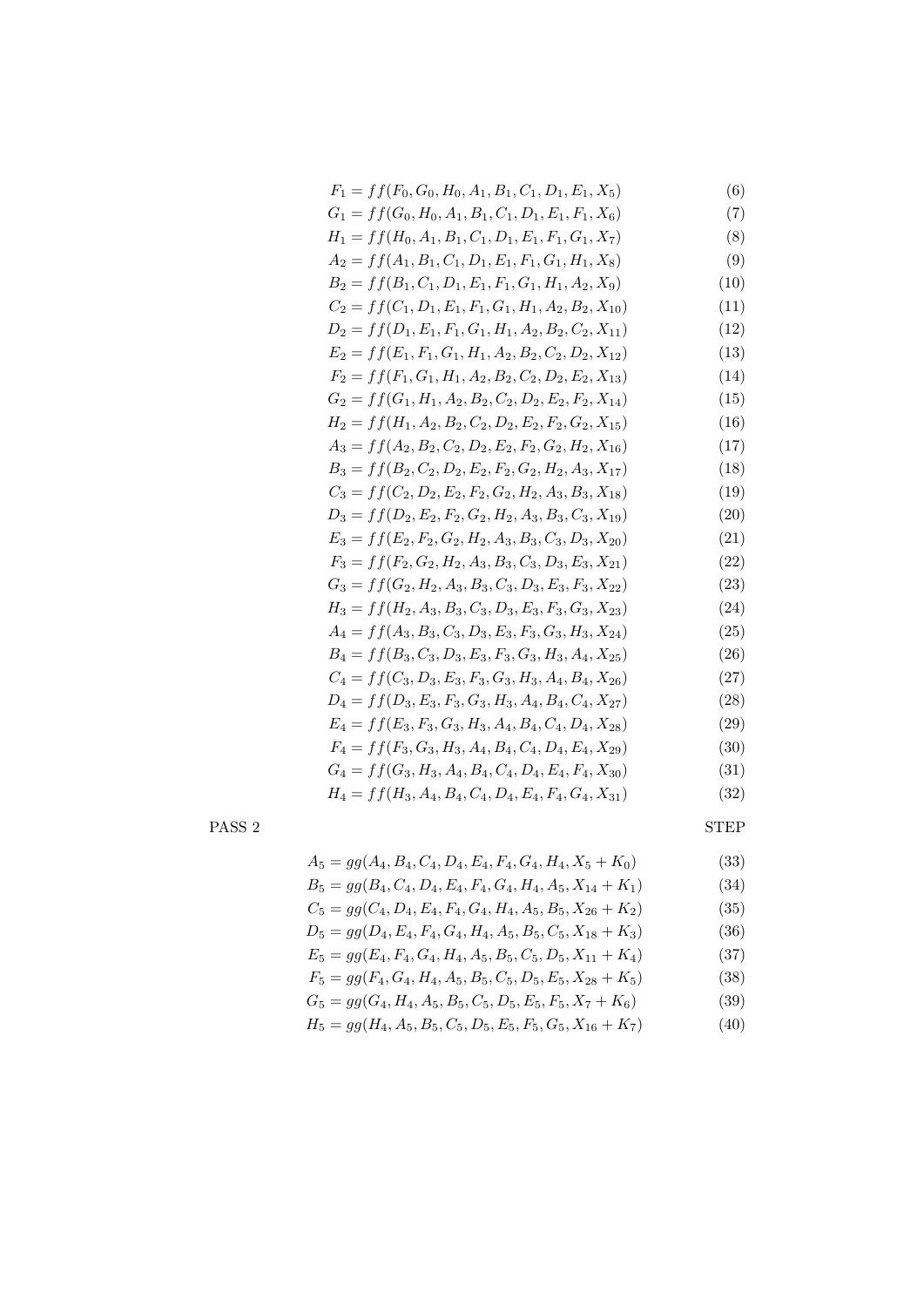$$
A_6 = gg(A_5, B_5, C_5, D_5, E_5, F_5, G_5, H_5, X_0 + K_8)
$$
\n
$$
B_6 = gg(B_5, C_5, D_5, E_5, F_5, G_5, H_5, A_6, X_{23} + K_9)
$$
\n
$$
C_6 = gg(C_5, D_5, E_5, F_5, G_5, H_5, A_6, B_6, X_{20} + K_{10})
$$
\n
$$
D_6 = gg(D_5, E_5, F_5, G_5, H_5, A_6, B_6, C_6, X_{22} + K_{11})
$$
\n
$$
E_6 = gg(E_5, F_5, G_5, H_5, A_6, B_6, C_6, D_6, X_1 + K_{12})
$$
\n
$$
F_6 = gg(F_5, G_5, H_5, A_6, B_6, C_6, D_6, E_6, X_{10} + K_{13})
$$
\n
$$
G_6 = gg(G_5, H_5, A_6, B_6, C_6, D_6, E_6, X_4 + K_{14})
$$
\n
$$
H_6 = gg(H_5, A_6, B_6, C_6, D_6, E_6, F_6, G_6, X_8 + K_{15})
$$
\n
$$
A_7 = gg(A_6, B_6, C_6, D_6, E_6, F_6, G_6, H_6, X_{30} + K_{16})
$$
\n
$$
B_7 = gg(B_6, C_6, D_6, E_6, F_6, G_6, H_6, A_7, X_3 + K_{17})
$$
\n
$$
C_7 = gg(C_6, D_6, E_6, F_6, G_6, H_6, A_7, B_7, X_{21} + K_{18})
$$
\n
$$
D_7 = gg(B_6, C_6, D_6, E_6, F_6, G_6, H_6, A_7, B_7, C_7, X_9 + K_{19})
$$
\n
$$
F_7 = gg(B_6, G_6, H_6, A_7, B_7, C_7, D_7, X_{17} + K_{20})
$$
\n
$$
F_7 = gg(B_6, G_6, H_6, A_7,
$$

PASS 3

$$
A_9 = hh(A_8, B_8, C_8, D_8, E_8, F_8, G_8, H_8, X_{19} + K_{32})
$$
\n
$$
B_9 = hh(B_8, C_8, D_8, E_8, F_8, G_8, H_8, A_9, X_9 + K_{33})
$$
\n(66)

$$
B_9 = nh(B_8, C_8, D_8, E_8, F_8, G_8, H_8, A_9, A_9 + A_{33})
$$
\n
$$
C_9 = hh(C_8, D_8, E_8, F_8, G_8, H_8, A_9, B_9, X_4 + K_{34})
$$
\n(67)

$$
D_9 = hh(D_8, E_8, F_8, G_8, H_8, A_9, B_9, C_9, X_{20} + K_{35})
$$
\n
$$
(67)
$$
\n
$$
D_9 = hh(D_8, E_8, F_8, G_8, H_8, A_9, B_9, C_9, X_{20} + K_{35})
$$
\n
$$
(68)
$$

$$
E_9 = hh(E_8, F_8, G_8, H_8, A_9, B_9, C_9, D_9, X_{28} + K_{36})
$$
\n(69)

$$
F_9 = hh(F_8, G_8, H_8, A_9, B_9, C_9, D_9, E_9, X_{17} + K_{37})
$$
\n(70)

$$
G_9 = hh(G_8, H_8, A_9, B_9, C_9, D_9, E_9, F_9, X_8 + K_{38})
$$
\n(71)

$$
H_9 = hh(H_8, A_9, B_9, C_9, D_9, E_9, F_9, G_9, X_{22} + K_{39})
$$
\n(72)

$$
A_{10} = hh(A_9, B_9, C_9, D_9, E_9, F_9, G_9, H_9, X_{29} + K_{40})
$$
\n
$$
(73)
$$

$$
B_{10} = hh(B_9, C_9, D_9, E_9, F_9, G_9, H_9, A_{10}, X_{14} + K_{41})
$$
\n
$$
(74)
$$

$$
C_{10} = hh(C_9, D_9, E_9, F_9, G_9, H_9, A_{10}, B_{10}, X_{25} + K_{42})
$$
\n
$$
(75)
$$